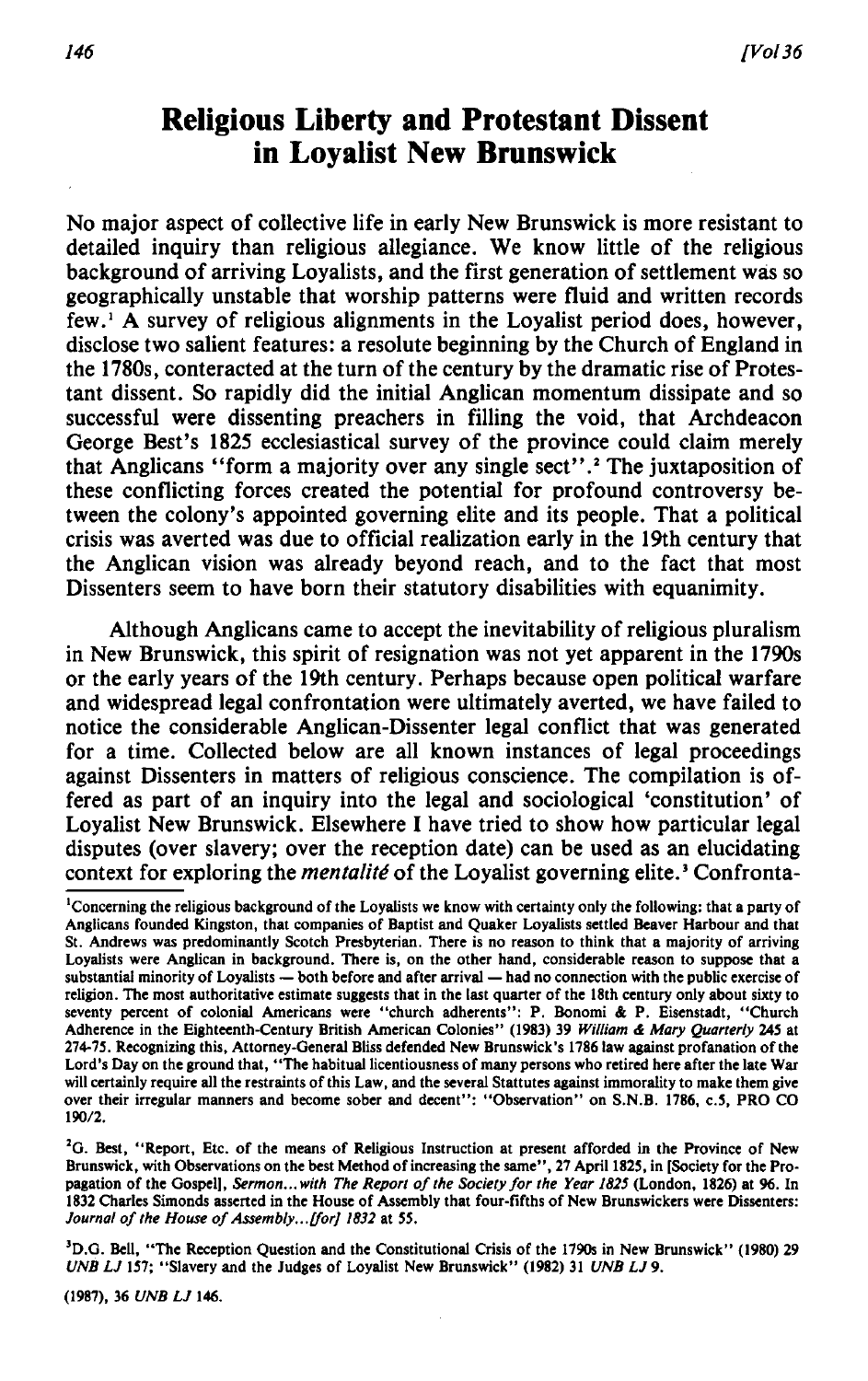tions over questions of religious liberty, when they can be studied systematically, may prove similarly revealing. As the initiative in law enforcement necessarily rested with a local magistracy which was overwhelmingly Anglican, instances of prosecution or threatened prosecution can suggest as much about the attitudes of leading Churchmen as about the activities of dissent. Because few early New Brunswick criminal records are extant — and those few scattered chaotically across private collections in several repositories — the list presented here is the product of research in a diversity of sources. It is limited to cases in which Protestant Dissenters fell foul of statutory disabilities. All are instances of legal confrontation over a question of religious conscience. Excluded are the following situations in which Dissenters were entangled in legal disputes, because they involved either no confrontation or no issue of conscience:

- Crimes committed by Dissenters when under the influence of religious impressions: John Lunt (rape, 1792 — acquitted); Archelaus Hammond (rape, 1792 acquitted); Peter Clark (assault, 1802); Amos Babcock (murder, 1805); several instances of the crime of blasphemy;<sup>4</sup>
- Property-based disputes between Anglicans and Dissenters: the Sheffield parsonage case (1792-93);'
- Legal disabilities placed on Roman Catholics, relating to voting and holding office. These legal impediments arose not from local considerations but from the automatic reimposition of some of the milder disabilities traditionally placed on Catholics on account of suspected disloyality. Unlike the fetters placed on Protestant Dissenters, the measures against Catholics did not represent a deliberate provincial policy to discourage non-conformity nor did they lead to legal confrontation over issues of conscience:<sup>6</sup>
- Contraventions of the *Marriage A ct* by Presbyterians: James Wilson (1819); Alexander MacLean (1825). Wilson and MacLean repeatedly solemnized marriages, but both claimed that they did not thereby violate the law because they fell within its "Kirk of Scotland" exception. Thus their actions do not have the character of confrontations with a law they professed to be observing rather than transgressing.<sup>7</sup>

## **II**

At the end of the 18th century the public exercise of religion in the North Atlantic world was still valued chiefly in political terms. In a community without police, when the very idea of a standing army was odious, religious teaching was the principal instrument of social control. Only the constant preaching of self-restraint — sporadically reinforced by the law's rituals of

<sup>4</sup>D.G. Bell, ed., *Newlight Baptist Journals of James Manning and James Innis* (Saint John: Acadia Divinity College, 1984) at 16, 45, 81-83, 142-44, 182-86, 331-54.

*<sup>5</sup>Ibid.* at 70-71, 301-08; J. Moir, ed., *Church and State in Canada, 1627-1867: Basic Documents* (Toronto: Mc-Clelland & Stewart, 1967) at 50.

<sup>6</sup>J. Garner, *Franchise and Politics in British North America, 1755-1867* (Toronto: University of Toronto Press, 1969).

*<sup>1</sup>Newlight Baptist Journals, supra,* note 4 at 374-75; Petition of the Kirk Session of Miramichi, 18 January 1819: RG24 S27-P25, Provincial Archives of New Brunswick (P.A.N.B.). In his *Letter Addressed to the Rev. James Milne* (Saint John, 1818) George Burns, minister of the Kirk of Scotland at Saint John, suggested (at 18-19) that he routinely solemnized marriage in the unfettered manner of the Anglican clergy by the expedient of presuming that everyone who applied to him for marriage was within the communion of the Church of Scotland.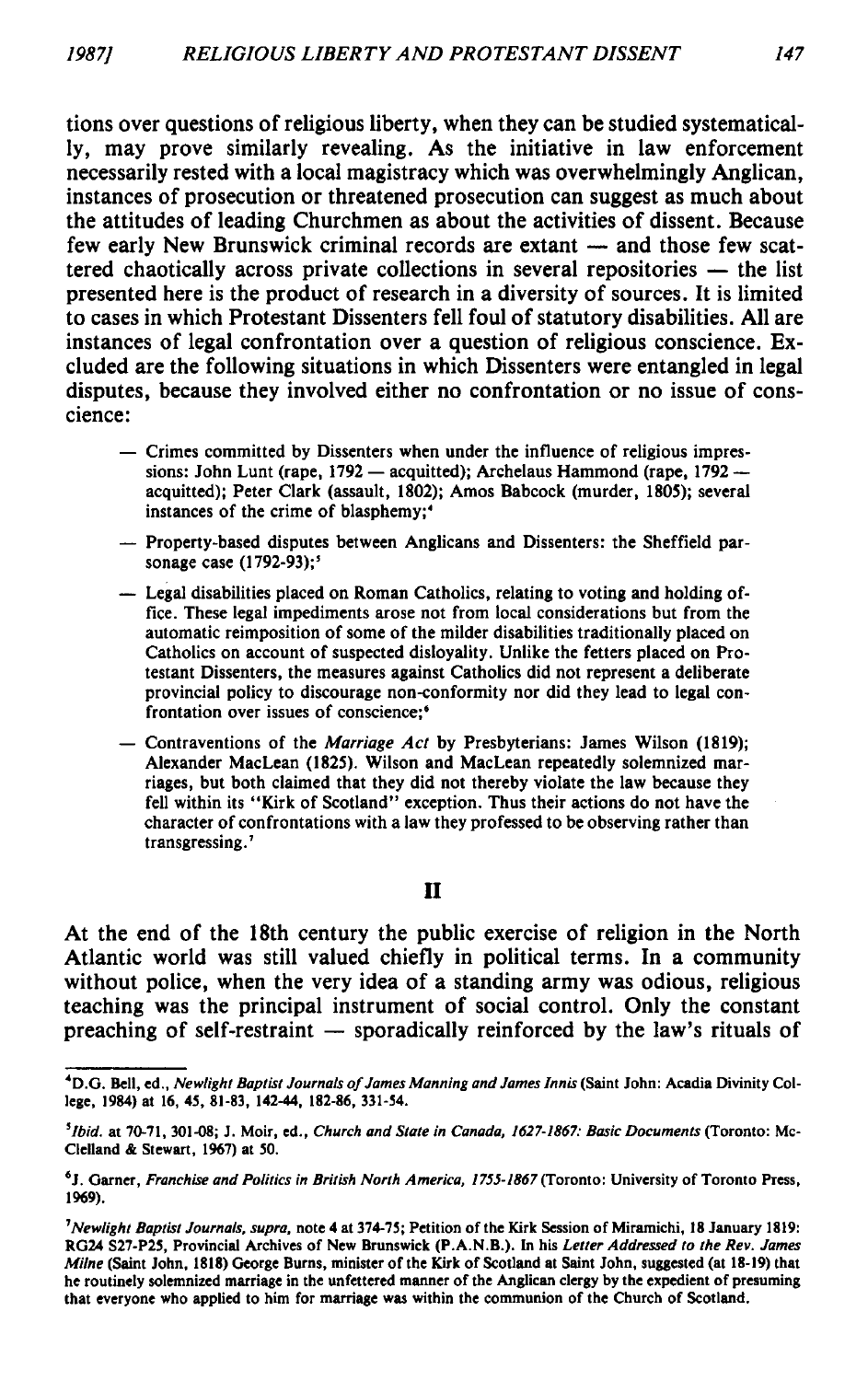public terror — allowed the propertied to sleep safely in their beds. Without the restraining hand of religion, lectured Chief Justice Belcher of Nova Scotia in the earliest surviving charge to a Canadian grand jury, " the Laws will become but as a Dead Letter".<sup>8</sup> Christians — Dissenters as well as Churchmen — sought through religion to order the unmannerly, riotous, unpoliced world about them.9 The question of religious allegiance was interwoven with that of political loyalty. In the 18th century subjects were expected to evidence their loyalty to the king's government by adopting the king's religion. With the English monarch as the "only supreme governor" of church as well as state, the reinforcing mythologies of religion and the law united at a common apex. This theory, epitomized in the brazenly erastian Church of England, never translated well to the mainland colonies of pre-Revolutionary America. Not all the American provinces had an established church, and of these the strongest — in Massachusetts and Connecticut — were Congregationalist establishments rather than Anglican. When the new, distinctively "Loyalist" colony of New Brunswick was created in 1784 the men who crafted its institutions were determined to remedy this constitutional defect. The core of the governing elite was from New England, the region in which during the Revolution Anglicanism had been most completely identified with Loyalism and dissent most firmly allied with the Patriots. Charged with the founding of a model British colony in the wake of the revolutionary defeat, Governor Thomas Carleton and his advisors accepted axiomatically that the surest way to cement the future loyalty of their subjects was to make the Church of England the dominant vehicle of religious aspiration.

As most New Brunswick Loyalists were from New York and New Jersey it is unlikely that anything like a majority entered exile as adherents of the Church of England. Equally, however, there is no reason to doubt the general Anglican assumption that most Loyalists arrived in New Brunswick quite prepared to adopt the king's religion as part of the passage into a new colonial society. The practical exigencies of settling a wilderness were such that if the Loyalists were to have any religious instruction at all, it would be from the fully-subsidized Anglican " missionaries" of the Society for the Propagation of the Gospel. The SPG and other Anglican charities soon settled ten Anglican ministers in the colony, opened schools for the youth, blacks and Indians and joined with the British and colonial governments in subsidizing the erection of churches. In contrast, the ministerial and financial resources of dissenting groups within the colony were at first negligible. While most New Brunswick Loyalists did not arrive as Anglicans they would in time have become

<sup>&#</sup>x27;Thomas Vincent, ed., " Jonathan Belcher: Charge to the [Halifax] Grand Jury, Michaelmas Term, 1754" (1977) VII(#1) *Acadiensis* 103 at 108.

<sup>&#</sup>x27;Even those Dissenters who emphasized a passionate " new birth" conversion experience nevertheless characterized sin as a " disorderly walk" and described the most fulfilling religious meetings in terms of their "solemnity". The point is well articulated in R. Isaac, *Transformation of Virginia, 1740-1790* (Chapel Hill, NC: University of North Carolina Press, 1982) at 169-71.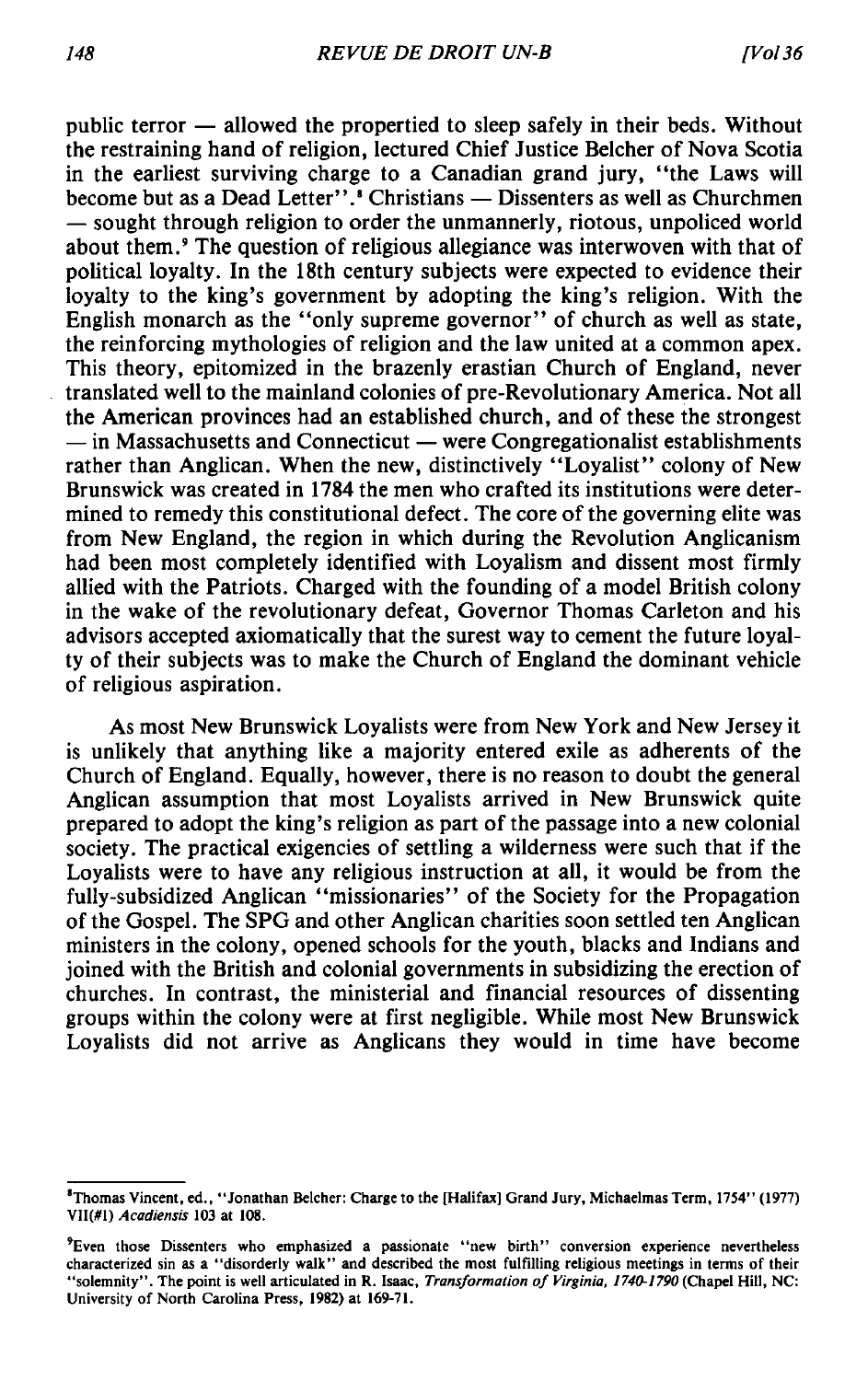Anglicans had the Church's ministers inclined towards service rather than sinecure.<sup>10</sup>

Given the ideological and practical context in which New Brunswick was founded, it is not surprising that one of the earliest pieces of legislation to emerge from the colony's General Assembly was *An Act for preserving the Church of England, as by Law established in this Province, and for securing Liberty of Conscience in matters of Religion.*<sup>11</sup> The purposes of the Act were to affirm the Church of England's " established" status in the province, to regulate the conduct of Anglican ministers and to put religious dissent on the psychological defensive. The Act, though in some respects carefully contrived, was a masterpiece of inept draughting. Historians have always been confused by the inconsistency between its title, which speaks of the Church of England as " established" in the province, and the text, which makes no reference to the concept. The government's privately-expressed rationale for the Act is equally equivocal: " The establishment of the Church is conformable to the Nova Scotia Law, and the old English Statutes on these Subjects being left in force it is reasonable to suppose that nothing further will be wanting if the law is duly carried into execution".<sup>12</sup> Just which "old" (i.e., pre-Restoration) statutes Carleton's regime could have had in mind is difficult to say. Most had been rendered obsolete in their pre-1660 form by subsequent relaxation; and, in any event, legislation in ecclesiastical matters was generally thought not to be 'received' in the colonies.<sup>13</sup> The notion of "conformity" to the relevant Nova Scotia legislation is also a curious one. It cannot indicate a belief that pre-

 $<sup>11</sup>$ S.N.B. 1786, c.4. Although this was the final bill to receive royal assent at the 1786 legislative session it was pro-</sup> moted to the fourth chapter of the printed version of the statutes. As manuscript versions of the Act do not survive in the files of the General Assembly at the Provincial Archives of New Brunswick, one cannot reconstruct the most important details of its legislative history. The journals of the upper and lower house do, however, reveal that the bill was initiated in the Council, then sent down to the House of Assembly, where it was successfully amended. It is presumably this amendment process which accounts for the almost incomprehensibly convoluted final section (imposing oath and licensing requirements). The oath and licensing requirements had their most direct English precedent in the *Act for the further relief of protestant dissenting ministers and schoolmasters [Dissenters' Relief Act]* (U.K.) 19 Geo. 3 c.44 [1779]. The regulation of itineracy had some American colonial precedent. Quakers were expressly relieved from compliance with the Act, a proviso which by the end of the 18th century was routine in both England and America.

12" Observation" on S.N.B. 1786 c.4: PRO CO 190/2.

<sup>&</sup>lt;sup>10</sup> Although the Church of England was expanding rapidly in New York and New Jersey it cannot have numbered much more than ten percent of the population before the Revolution: P. Ranlet, The New York Loyalists, PhD thesis, Columbia, 1983 at 177; J. Woolverton, *Colonial Anglicanism in North America* (Detroit: Wayne State Press, 1984) at 244-45. On the practical problems of the Church in early New Brunswick see D.G. Bell, " Charles Inglis and the Anglican Clergy of Loyalist New Brunswick" (1987) 7(#1) *Nova Scotia Historical Rev.* 25.

<sup>&</sup>lt;sup>13</sup>B. Murdoch, *Epitome of the Laws of Nova-Scotia*, vol. I (Halifax, 1832) at 227; J.E. Coté, "The Reception of English Law" (1977) 15 *Alta L. Rev.* 29 at 80-81. Although it is also doubtful if any pre-1660 English religious penal statute was in force in New Brunswick, it is notable that in 1801 Supreme Court Judge Joshua Upham denounced a Kings County Baptist preacher for " railing against the Church [of England], for reviling and traducing the characters of reverend, grave, and respectable clergymen, duly authorized, and regularly approved and licensed; for dissuading persons from going to Church, and treating it with contempt and rudeness, which no Establishment can tolerate; for speaking in derogation of the Book of Common Prayer, and discouraging the use of it" : J. Upham to J. Innis, 13 July 1801, in *Newlight Baptist Journals, supra,* note 4 at 213-15. Such allegations are presumably intended to take their legal force from the *Act for the uniformity of common prayer and service in the church, and administration of the sacraments [Act of Uniformity*] (U.K.) 1 Eliz. c.2 [1559]: see *Blackstone's Commentaries,* vol. IV (1769) at 50-51. It is also notable that in 1795 an Opposition bill was introduced into the House of Assembly specifying that pre-1750 English statutes for the support of the Anglican clergy or for penalizing Dissenters and Roman Catholics and the *Act of Uniformity* were not among the English statutes 'received' as the law of the province. Such a measure, even had it been enacted, would have been legally superfluous. The bill's significance was political: " Reception Question" , *supra,* note 3 at 164-65.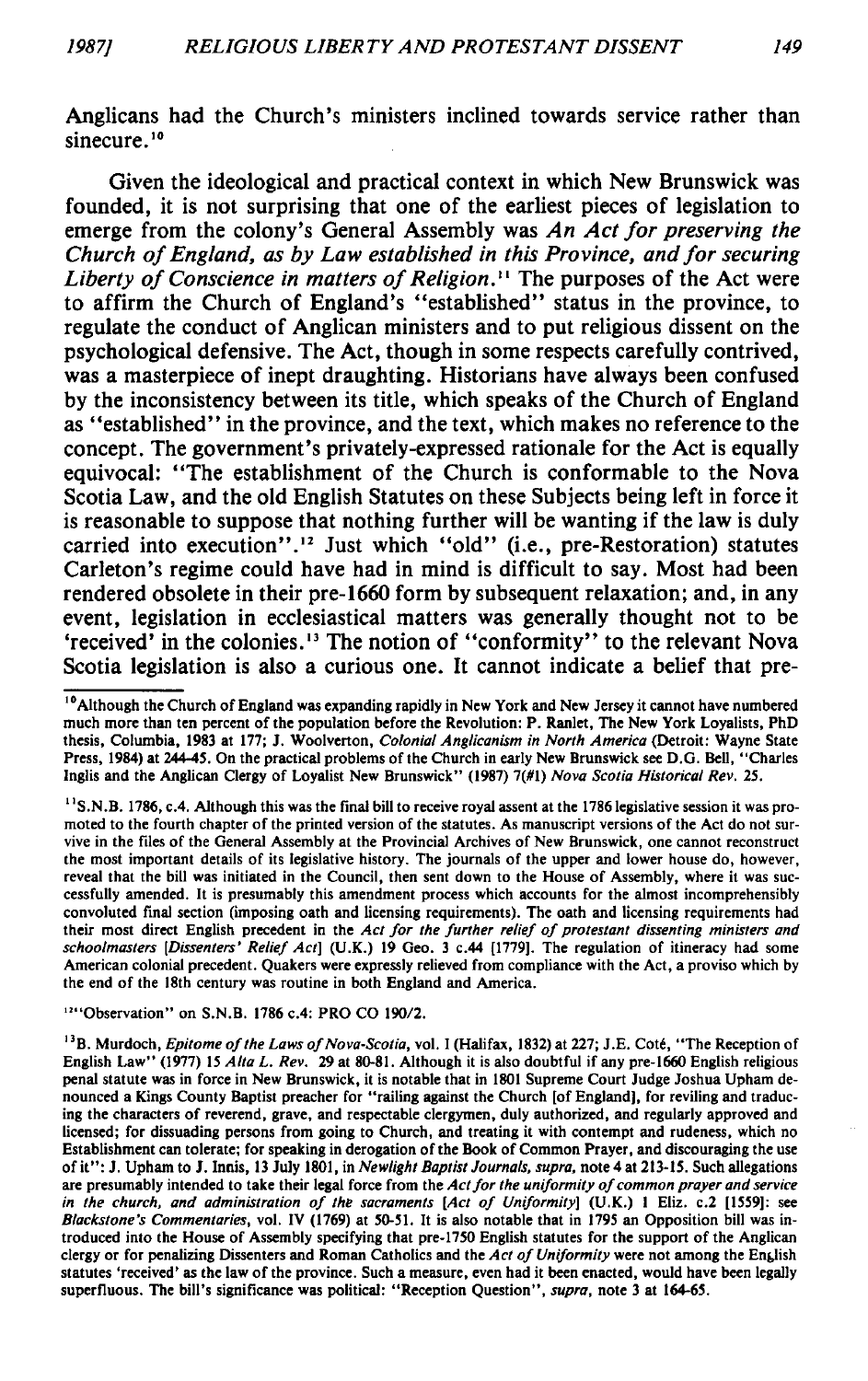partition Nova Scotia statutes continued in force in New Brunswick; Carleton's regime framed its legislation on exactly the opposite assumption.<sup>14</sup> If the observation was meant merely to indicate that the New Brunswick law was not unlike that of Nova Scotia then it was simply disingenous. The Nova Scotia legislation of 1758 had proclaimed, in the plainest possible language, the services of the Church of England as the " fixed form of worship amongst us".<sup>15</sup> The New Brunswick Act, in contrast, merely presumed an Anglican establishment rather than constituted one. Of more direct interest in the present context is the fact that the 1786 statute sought to hinder the activities of non-Anglicans in two ways: it compelled their ministers, like those of the Church of England, to take oaths of fidelity and allegiance before officiating in the province, and it required itinerant dissenting preachers to be licensed by the governor. Whether this licence provision applied only to preachers who did not hold a pastorate in the province or whether it also extended to settled pastors when officiating beyond their parish of residence was left unclear, an ambiguity occasionally exploited to harass Dissenters.

The object of the *Act for preserving the Church of England* was not legally to " establish" the Church in New Brunswick. It is true that the Church received glebe grants from the Council, occasional building subsidies from the Assembly, ministerial stipends from the British government and enjoyed a measure of control over what became King's College; Church establishment as a sociological fact is not in question. But establishment in the conventional legal sense meant financial support from direct taxation, a subject on which the Act — unlike its Nova Scotia counterpart — was deliberately silent. Neither was its purpose to suppress religious dissent. Even Bishop Charles Inglis, who from 1787 had ecclesiastical jurisdiction over the province, readily conceded that using the force of law to oppress dissent would serve only to inflame its zeal. The Act was intended, rather, to signal unequivocally that New Brunswick was to be an Anglican colony in which Dissenters would merely be tolerated on good behaviour, while providing the government with a certain practical leverage over itinerant preachers. These chiefly political and symbolic objectives were highlighted in the official observations transmitted to the British government: "This Act is considered of importance to the Religious peace of the Province, and by giving a restraining power over unsettled and itinerant preachers must also help to secure its political quiet".<sup>16</sup> The fact that only a handful of dissenting preachers actually took the oath of allegiance or submitted to be licensed for itineracy strengthens the inference that it would accomplish its purpose chiefly through its symbolism.<sup>17</sup> Yet licencing was a sufficiently lively issue in 1791, when Dissenters were first making application

<sup>&</sup>lt;sup>14</sup>See, for example, Thomas Carleton's opening speech to the legislative session of 1786 in *Journal of the House* of Assembly...[for] 1786 at 5-6, and D.G. Bell, "A Note on the Reception of English Statutes in New Brunswick" (1979) 28 *UNB LJ* 195 at 198 n.15.

<sup>&</sup>lt;sup>15</sup> An Act for the establishment of religious public Worship in this Province, and for suppressing Popery, S.N.S. 1758, c.5. This Nova Scotia establishment, though unambiguous in its language, was purely nominal.

<sup>&</sup>lt;sup>16</sup>"Observation", *supra*, note 12.

<sup>&</sup>lt;sup>17</sup>Fewer than ten dissenting preachers subscribed the oath roll in the provincial secretary's custody between 1786 and 1820: RS307, P.A.N.B. Presumably even fewer submitted to be licensed to preach.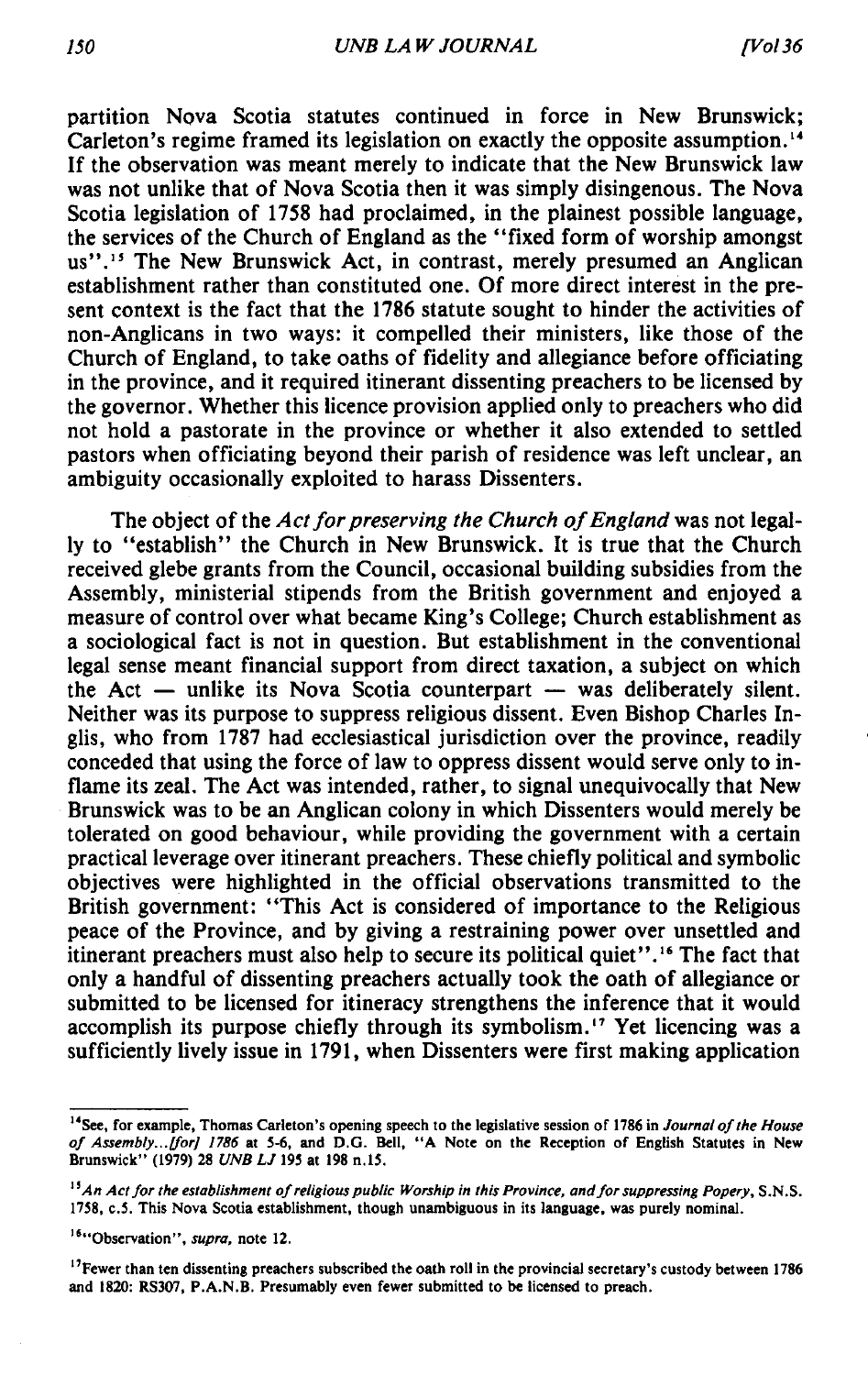under the Act, for the Executive Council to adopt policy guidelines;<sup>18</sup> and, in 1801, when white Baptist preachers were for the first time active in the province, Bishop Inglis offered his own detailed observations regarding the circumstances in which licences should be granted.19 By the latter date, however, Carleton's regime had so long neglected to enforce the letter of the law that those occasions when it was invoked took on the appearance of oppression. What follows is a summary of all known instances in which Dissenters were in some manner subjected to the operation of the *Act for preserving the Church of England.* All involve preachers of the Congregationalist. Allinite (i.e., " Newlight" or radical Congregationalist), Wesleyan or Baptist sects. None involves an agent of the rather more respectable Quaker, Roman Catholic and Scotch Presbyterian forms of dissent.

DAVID GEORGE, 1791 George (c. 1743-1810) was one of thousands of blacks who arrived in the Maritimes as Loyalists at the end of the American revolutionary war. A settler of Birchtown (near Shelburne), he preached as a Baptist in Nova Scotia and the St. John Valley with considerable success among both blacks and whites until his departure for Sierra Leone in early 1792.<sup>20</sup> In the summer of 1791 George became one of the first Dissenters to preach at Saint John since Henry Alline's day. Voices of indigenous authority within the black community were always viewed with suspicion by the dominant culture, and a few days after George's arrival "many of the inhabitants made a disturbance, declaring that nobody should preach there again without a licence from the Governor". George was acquainted with Judge Isaac Allen, through whose influence the requisite licence under the *Act for preserving the Church of England* was issued. The terms of the licence sought carefully to confine his labours to the black population.<sup>21</sup>

SETH NOBLE, 1791 Noble (1743-1807) was the settled Congregational minister in Maugerville from 1774 until his flight in 1777. He had played a prominent role in agitating the St. John Valley pre-Loyalists into a state of open rebellion

20James Walker, " David George" in V *Diet. Can. Biog.* (1983) 340.

JI" An Account of the Life of Mr. David George" , in J. Rippon, ed., *Baptist Annual Register* (London, 1793) 473 at 480-81. As George's licence is the only one surviving its merits quoting. The 1792 date is evidently a misprint for 1791.

> Secretary's Office, Frederick-town 17th July, 1792 [sic]

I do hereby certify, that David George, a free Negro man, has permission from his Excellency the Lieutenant Governor, to instruct the Black people in the knowledge, and exhort them to the practice of, the Christian religion.

<sup>&</sup>lt;sup>18</sup>The Executive Council minute of 2 September 1791 provided that:

Applications having been made to the Lieutenant Governor, for Licence to preach, by persons who are thought by no means qualified for public Instructors; His Excellency, with the advice of the Council, resolves that no such Licence shall be granted, except for particular districts, and to persons of regular academical education, of unexceptionable moral Character, and sound political principles: Executive Council Minutes, P.A.N.B.

Apart from one respectable Presbyterian, the only dissenting preachers known to have applied for licence before this date were David George and Seth Noble.

<sup>19</sup>Printed in *Newlight Baptist Journals, supra,* note 4 at 315-18. These Inglis observations on licensing dissenting preachers are sufficiently elaborate as to suggest that licensing became a major issue with Carleton and his circle in 1801, but such an inference would be mistaken. What happened was that a " Newlight Preacher" (probably the Baptist Benjamin Fairweather) applied to the Governor for licence to preach during Bishop Inglis' lengthy residence in Fredericton in 1800-01. The Council suggested that Inglis might examine the applicant and decide whether he should be licensed. The Bishop prudently declined, but offered his "Observations" instead: C. Inglis to J. Inglis, 20 March 1801, Inglis Papers (1984), MG1 vol.2430, Public Archives of Nova Scotia.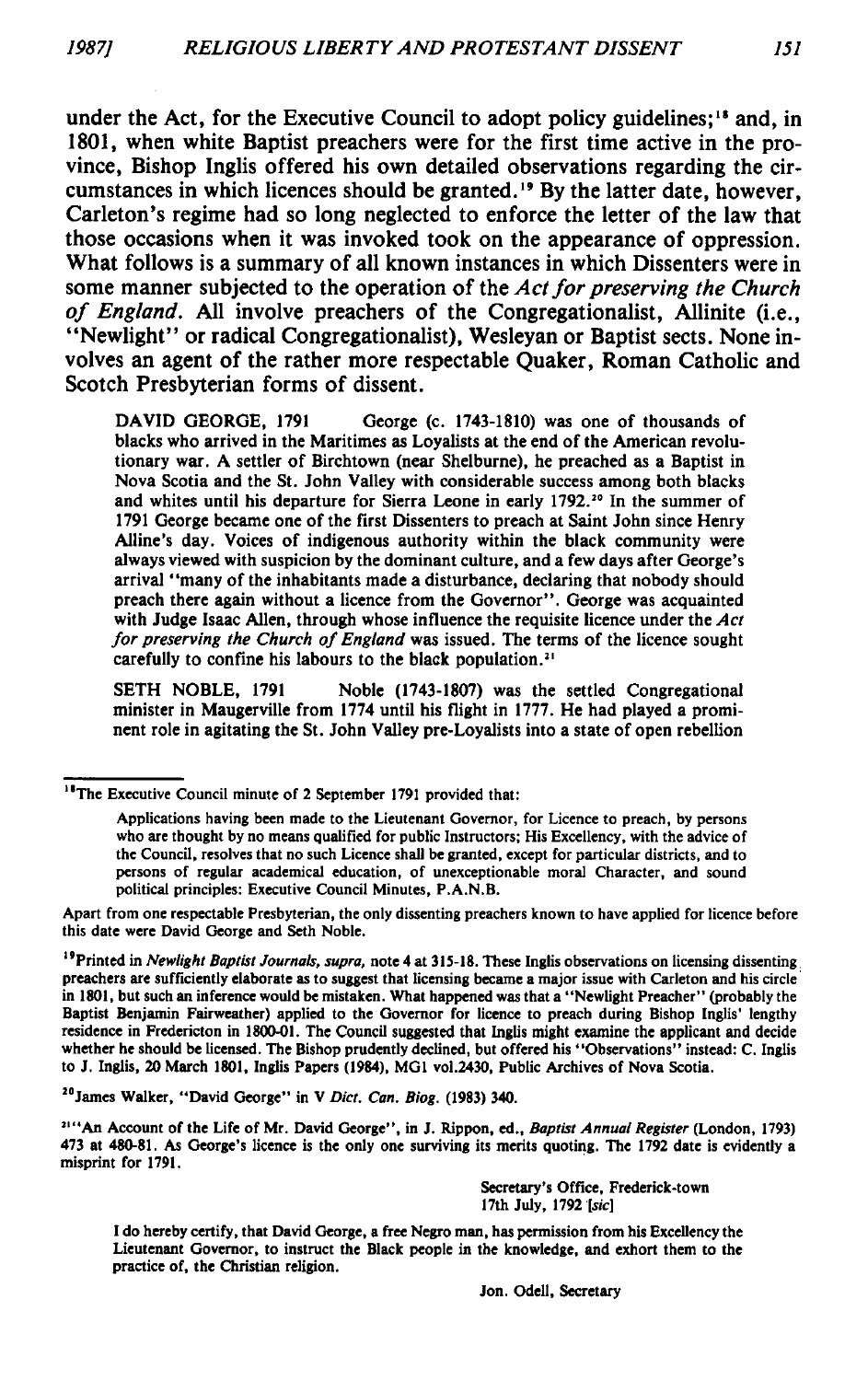at the outbreak of the Revolution.<sup>22</sup> When Noble returned from Maine in 1791 to leave his motherless children with their Maugerville relatives his former congregation sought and received Lieutenant-Governor Carleton's permission for him to preach, pursuant to the *Act for preserving the Church of England*. Carleton was unaware of Noble's treason, which had taken place several years before the arrival of the Loyalists. W hen, however, Carleton did learn of Noble's remarkable past, he immediately recalled his permission and threatened that if "M'r Noble, after this Notification, offends against this Law, the penalty will be exacted".<sup>23</sup>

WILLIAM BLACK, 1791 Black (1760-1834) is considered the father of the Wesleyan variety of Methodism in Canada, though his importance has been rather exaggerated in the denominational scramble for heroic progenitors. A pre-Loyalist settler in Amherst, Black made his first visit to Saint John towards the end of 1791. Here his preaching against shipbuilding on the Lord's Day soon made him obnoxious. A complaint was lodged with Elias Hardy, Clerk of the Peace and the town's leading lawyer, that Black was preaching without the requisite licence. Black informed Hardy that "immediately after his arrival...he had consulted two of the principal magistrates...respecting the law in question; that these had assured him that the statute was never designed to prevent any minister regularly ordained, and of sober character, from preaching; and that, in their opinion, it would be quite sufficient for him to transmit the credentials of his ordination to the Governor, who, they had no doubt, would give him a licence" . He also secured the recommendation of Judge Joshua Upham. Black did, however, cease preaching pending arrival of a licence from Fredericton. When none was forthcoming within two weeks he left for Nova Scotia.24

WILLIAM GRANDIN, 1792-93 Grandin was one of a number of American Wesleyans who preached in the Maritimes towards the close of the 18th century. An American itinerant, Grandin was of the class of Dissenter the *Act for preserving the Church of England* was most directed against. In the winter of 1792-93 Grandin's successful labours on the Nashwaak were interrupted when Walter Price, the pugnacious rector of St. Mary's parish, initiated his prosecution for preaching in defiance of the Act. This and the simultaneous harassment of William Earley, prompted the Wesleyan preacher Duncan McColl, a disbanded Scottish soldier settled in St. Stephen, to visit Lieutenant-Governor Carleton and protest at the " rough usage offered to us in the Province" . " They said that the law was against us, because we were not licensed by the Governor; neither had we taken the usual oaths." McColl admitted the latter, which was required of all denominations of preachers, but disputed the need to be licensed: " [I] considered a call from a body of subjects, and being regularly licensed by our connexion, excluded the necessity of a licence from his Excellency". Carleton submitted the question to the Executive Council who, according to McColl, agreed with him that he need not be licensed. How this could have helped Grandin — who, unlike McColl, did not have a pastorate and who, as an American, would have had difficulty taking the oath of allegiance — is unclear; and it may be that either McColl or his editor conflated the events of 1792 (prosecution of Grandin and Earley) with those of 1793 (the date of McColl's own com-

 $152$ 

<sup>24</sup>T.W. Smith, *History of the Methodist Church...of Eastern British America*, vol. I (Halifax, 1877) at 225-27.

<sup>22</sup>J.M. Bumsted, " Seth Noble" in V *Diet. Can. Biog.* (1983) 627; *New light Baptist Journals, supra,* note 4 at 58-60.

<sup>&</sup>lt;sup>23</sup>J. Odell to J. Mersereau, 5 August 1791: F67, N.B.M. One of Noble's detractors left a description of this unsuccessful attempt to preach:

<sup>[</sup>M]'r Noble arose up in the Pulpit. A Man stept up and handed Him a Letter. He Sat Down to rise no more. I inquired afterward what was the cause. I was tould that some person had gone to the Governor and informed Him of M'r Nobles past transactions. The Governor had Sent Him a letter forbid[d]ing Him to officiate to that people under the penelly of several Hundreds of Pounds: "Reminiscences of Mrs. Mary Bradley", New England Historic Genealogical Society, Boston.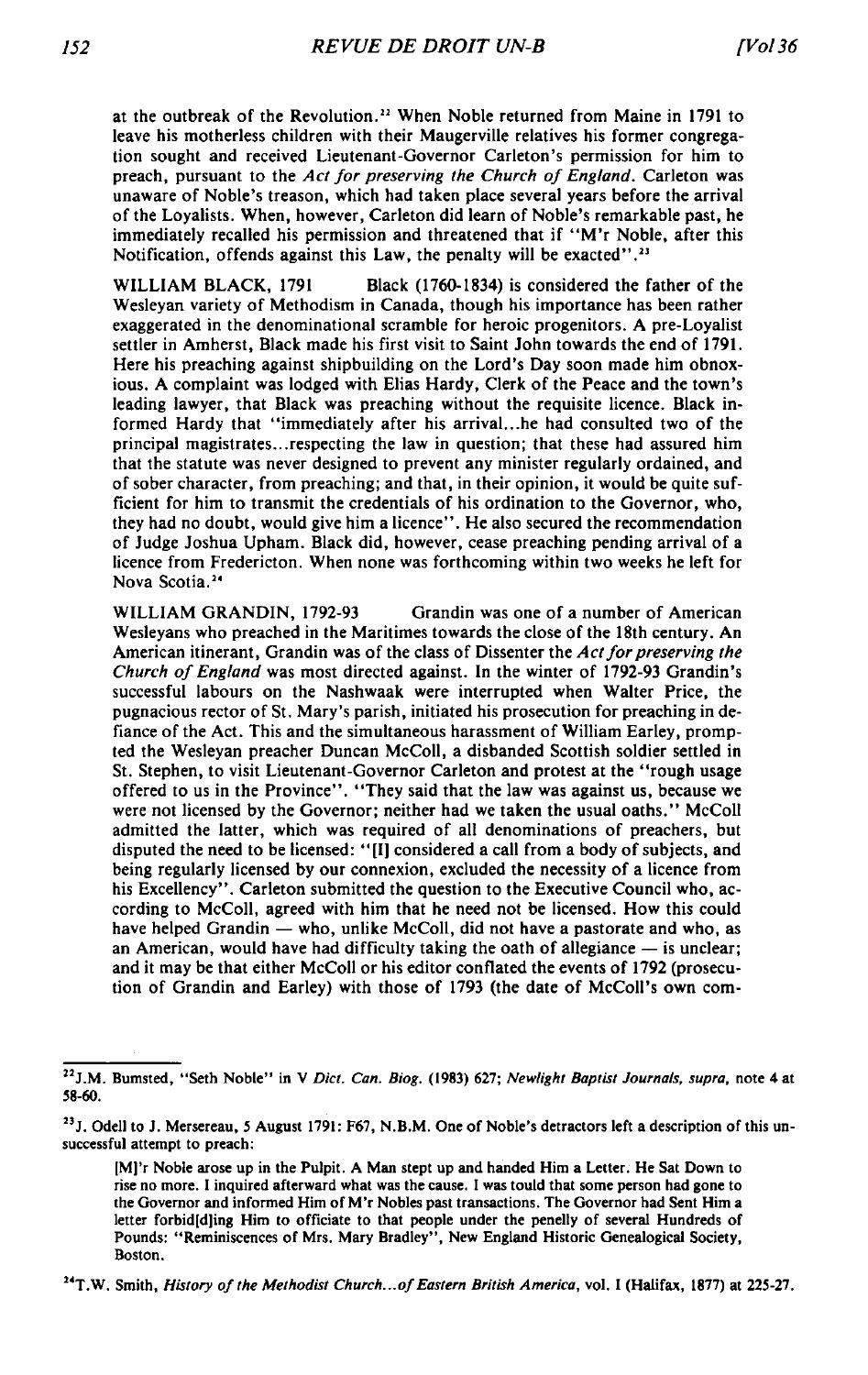pliance with the oath requirement).<sup>25</sup> In any event, as McColl correctly recalled, " Brother Grandine's case was thrown out of court" .26

WILLIAM EARLEY, 1792 Earley, like Grandin, was an itinerant American Wesleyan. While Grandin was being harried on the Nashwaak, Earley was in Sussex being similarly treated by Anglicans eager to use the *Act for preserving the Church* of England to frustrate the work of those who preached dissent. "The resident magistrate resolved to prevent him from preaching, and sent a constable,...[who] seizing him by the shoulder, dragged him out of the house. ... After...examination of several witnesses, the magistrate informed him that he would impose a heavy fine." Earley had, however, taken the precaution of procuring the Governor's licence " permitting him to preach in any part of the province, so long as his conduct should be in accordance with the character of the ministry" . If this is taken at face value, then Carleton's regime evidently had not insisted that the American Earley take the prescribed oaths before being licensed. A few days thereafter the magistrate again sought to arrest Earley but he escaped apprehension by living for some time in a barn, then fleeing to Nova Scotia.<sup>27</sup>

EDWARD MANNING, 1793 Manning (1766-1851) is one of the greatest figures in Canadian Baptist history. A fervent Newlight within the tradition of Henry Alline, he turned antipaedobaptist and became one of the most influential forces guiding the Newlight Baptist movement towards denominationalism and respectability.<sup>24</sup> Manning's first visit from his Annapolis Valley home to New Brunswick came in 1793, when he preached the whole settled length of the St. John River. Manning's Allinite zeal aroused fear and distrust and, predictably, he was accused of preaching in violation of the *Act for preserving the Church of England*. When the matter was brought before Isaac Allen of Kingsclear, a judge of the Supreme Court, he declined to have Manning arrested before hearing him preach. Manning, unaware of the Judge's presence, acquitted himself so well that he received Allen's encouragement rather than censure and, evidently, was allowed to continue preaching unlawfully.<sup>29</sup>

WILLIAM JESSOP, 1794 An American Wesleyan stationed at Saint John in 1794, Jessop — like William Black in the same place three years earlier — was denounced before the Clerk of the Peace for preaching without licence. Jessop then made his application to the authorities in Fredericton although, as an American, he was reluctant to take an oath of allegiance.<sup>30</sup> In reply, Provincial-Secretary Odell suggested that Jessop apply first to Bishop Inglis, " who has episcopal Jurisdiction in this province".<sup>31</sup> Such a suggestion, apparently so mischievous and so out of line

<sup>25</sup>McColl's certificate of compliance with the oath requirement reads as follows:

Fredericton 11th March, 1793

I do certify that the within named Duncan McColl hath taken the Oaths and subscribed the Declaration [against Transubstantiation] by Law required.

Jon'n Odell

McColl Collection: Maritime Conference Archives (M.C.A.), Halifax. Note that the Declaration against Transubstantiation was not actually required by the Act.

<sup>26</sup>" Memoir of the Rev. Duncan M'Coll" (May 1841) I *British North American Wesleyan Methodist Magazine* 331 at 335-36; *The King* v. *William Grandin* (Hilary Term, 1793): RS30 Bl, P.A.N.B.

<sup>27</sup>Smith, *History of the Methodist Church*, vol. I, 269-70.

<sup>28</sup>B. Moody, "Edward Manning" in VIII *Dict. Can. Biog.* (1985) 610.

<sup>29</sup>I.E. Bill, *Baptists of Saint John, N.B.: Two Sermons* (Saint John, 1863) 4. I have been unable to trace the documentary source of this story but it is confirmed by an independent account in the Jarvis Ring Memoirs: Atlantic Baptist Historical Collection, Acadia University.

<sup>30</sup>There is a detailed account of this incident in S. Humbert, *Rise and Progress of Methodism*, in the Province of *New Brunswick, From its Commencement until about the Year 1805* (Saint John, 1836) at 25-26.

<sup>31</sup>The relevant documents are printed in Newlight Baptist Journals, supra, note 4 at 309-11.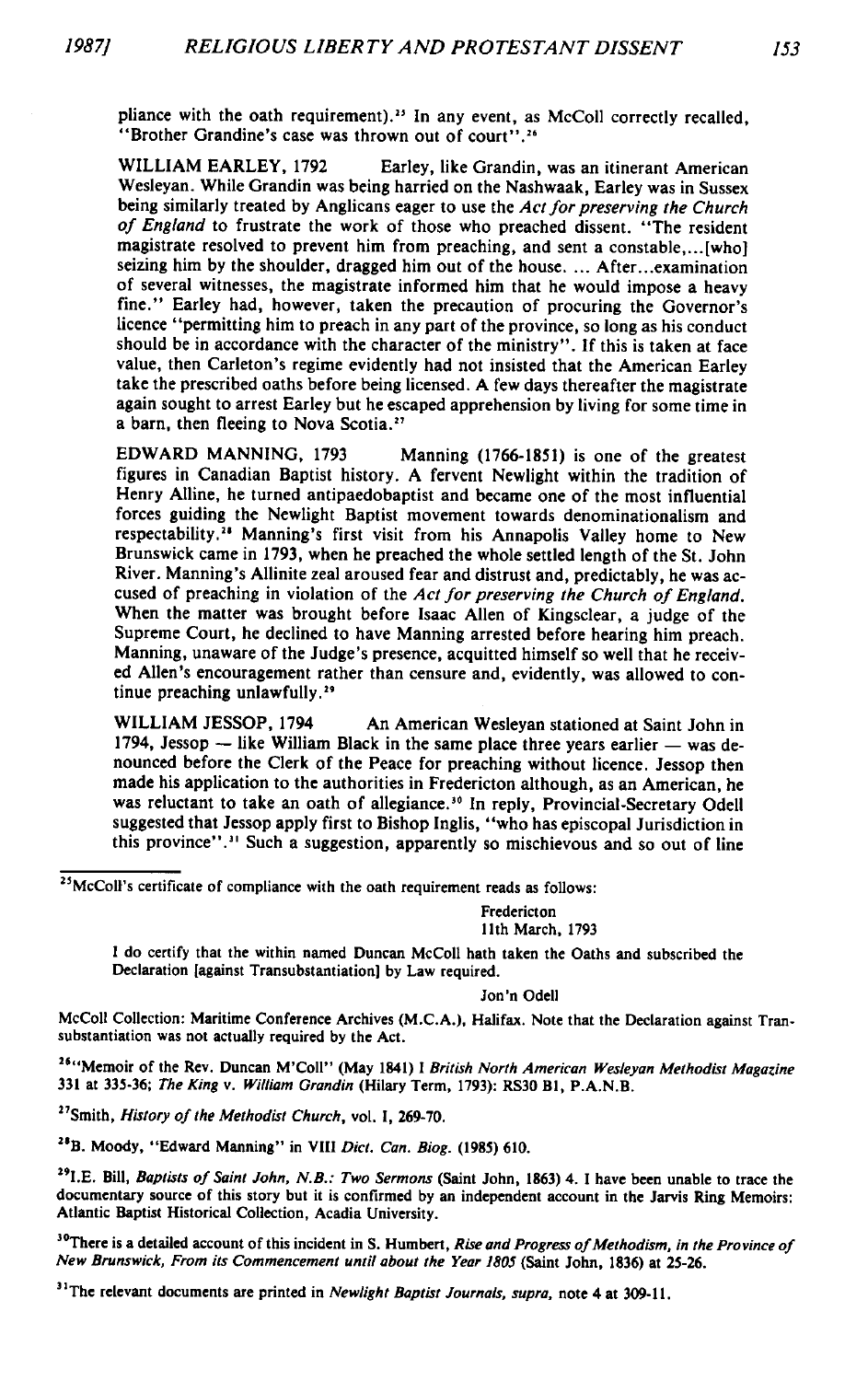with the handling of some of the other Wesleyan cases, may mean simply that Jessop's ordination had been Anglican rather than Wesleyan. There is nothing to indicate that Jessop ever received his licence.

JAMES INNIS, 1801 A soldier stationed at Fort Howe (Saint John) during the latter part of the Revolution, Innis (c. 1744-1817) gathered an Allinite society around his Norton parish home in the 1790s. In 1800 he became a Baptist and was ordained pastor of a small church from the same neighbourhood. When in the early years of the 19th century the Baptists were making their first inroads in the St. John Valley, worried Anglicans reported that Innis was denouncing the Church and its Prayer Book and "reviling and traducing" the clergy, all in "the character of a Dissenting preacher".<sup>32</sup> At last in 1801 Joshua Upham of Hampton, a judge of the Supreme Court, wrote Innis a long cautionary letter in which he invoked both Blackstone and the Bible to encourage him to moderation. He also urged Innis to apply to Lieutenant-Governor Carleton for the proper licence.<sup>33</sup> Whether Innis complied is unknown, though his signature does not appear on the State Oath roll.

THOMAS ANSLEY, 1805 The son of Sussex Loyalists, Ansley (1769-1831) was reared a member of the Church of England. His father may have been the Sussex magistrate who persecuted the Wesleyan William Earley. Ansley turned Baptist in the great religious stir of the early 19th century and became an unordained preacher.<sup>34</sup> The fall of 1805 found him in St. David, Charlotte County, a neighbourhood that would soon be notorious for religious extravagance. Here Ansley's intemperate zeal prompted his arrest, no doubt for non-conformity with the licencing statute.<sup>35</sup> After two days Ansley resolved the problem by escaping, and did not again preach in Charlotte County for a quarter century.

ISAAC CASE, HENRY HALE, 1806 In the latter half of 1806 Case and Hale — ordained Baptist preachers from Maine — gathered churches in St. Andrews, St. George and St. David — the earliest Baptist churches in Charlotte County.<sup>36</sup> Predictably, this successful incursion by American sectaries was resented hotly by those who feared the establishment of centres of influence not completely aligned with the government. The result was that Case and Hale were threatened for their noncompliance with the *Act for preserving the Church of England*. In Case's words, "[W]e met a gentleman that examined us by what authority we came into that kingdom to preach; and as a magistrate, he forbid our preaching in that kingdom; and told us if he found us there when he returned, we might expect to suffer the consequences of it".<sup>37</sup> Nothing came of the threat.

HENRY HALE, 1810 In 1809 Hale returned to New Brunswick to spend a full year in the Belleisle region of upper Kings County. Here his preaching triggered scores of conversions in a well-documented neighbourhood "reformation". American Dissenters were always apt to be accused of preaching republicanism as well as salvation. According to the aggressively Anglican Walter Bates, sheriff of Kings, Hale taught that "all the institutions in this country were carnal and of the Devil and that as children of God it was their duty to destroy [them]" , and there is some suggestion of an attempt to arrest him.<sup>34</sup> On 16 July 1810, in the very week that

*36Newlight Baptist Journals, supra,* note 4 at 178-80.

*n Ibid.* at 201-15.

<sup>33</sup>Printed in *ibid.* at 213-15.

<sup>&</sup>lt;sup>34</sup>Ibid. at 192-94. The published S.P.G. reports indicate some confusion as between Ansley and his father, but it can hardly be doubted that it was the junior Ansley who applied to Inglis for ordination.

<sup>&</sup>lt;sup>35</sup>Different but reconcilable accounts of the Ansley affair are found in "Memoir of the Rev. Duncan M'Coll" (Sept. 1841) I *British North American Wesleyan Methodist Magazine,* 491 at 492, and in I. Case to Secretary, 27 September 1806 (Feb. 1807) III *Massachusetts Baptist Missionary Magazine* 268 at 269.

<sup>37</sup>I. Case to Secretary, 27 September 1806 (Feb. 1807) III *Massachusetts Baptist Missionary Magazine* 268 at 270.

<sup>&</sup>lt;sup>38</sup> Newlight Baptist Journals, supra, note 4 at 197-98, 363; D. Merrill to Secretary, 17 August 1810 (Mar. 1811) X *Massachusetts Baptist Missionary Magazine* 35.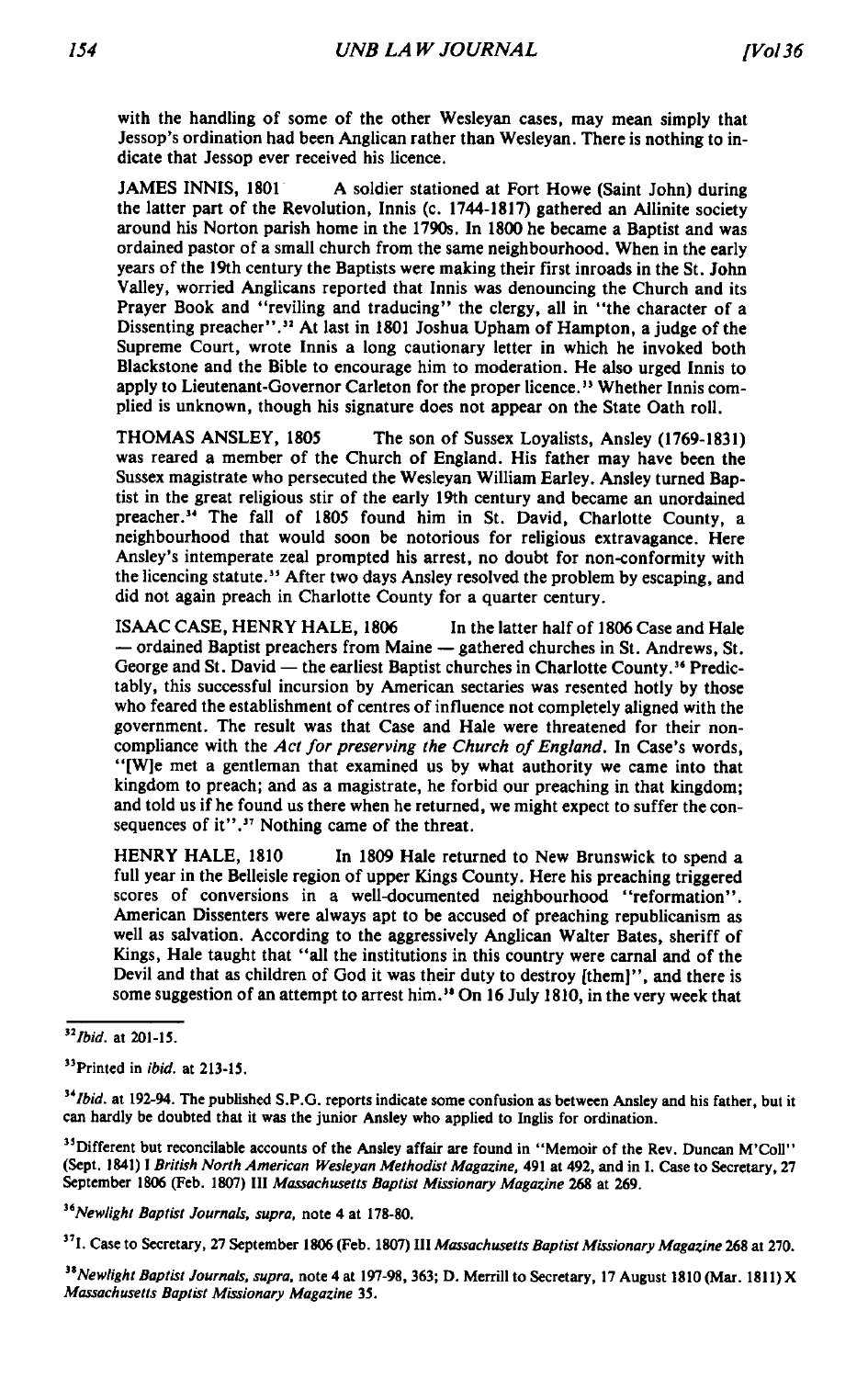the Baptist preacher James Innis was apprehended for defying the *Marriage Act,* Hale scrambled to regularize his position by applying for the requisite statutory licence. According to his journal he "called on his honor the president [of the Executive Council, Major-General Martin Hunter] for licence to preach the gospel and was refused without submititing to the following prerecisites, viz., be examined respecting my education. 2[nd]ly be confined to a particular parish, then take the oath of elegious [allegiance]. Then I should have liberty to preach in one Parish. Not being [willing] to submit to the above, the President gave me verbal liberty...to preach as I had done untill I should hear farther from him".<sup>39</sup> Hale's experience illustrates both the strength and the weakness of the licensing provision. It did succeed in putting dissent on the psychological defensive — in reminding Dissenters, especially Americans — that they preached in New Brunswick only at the sufferance of the authorities and should mind their tongues. Yet as a tool for actually preventing the work of dissenting preachers, the *Act for preserving the Church of England* was hopelessly ineffective. The oath of allegiance requirement — probably intended as a total prophylaxis against Americans — had not kept them out but had provided them with an honourable excuse for non-compliance with the Act. If it were not to be used against Henry Hale — who had spent nearly a year in the province and was rumoured to have preached sedition — then it would rarely be used against anyone.

WIGGINS, 1812 It appears that the only person ever successfully prosecuted under the licensing statute was an otherwise unknown Kings County Wesleyan lay preacher named Wiggins. Nothing that is known about the case indicates why Wiggins was particularly obnoxious, but Walter Bates, the county sheriff, had a settled aversion to Dissenters. The only knowledge of the incident comes from an 1812 letter from Saint John to the Wesleyan Missionary Society: " Our Dear Brother Wiggings has been brought before the [Kings County] Corporation of Kingston for preaching the gospel; he said he had preached the gospel for a length of time, and that he intended to persue that sacred Duty; and they Sentenced him [to] one month imprisonment".<sup>40</sup>

DUNCAN McCOLL, 1813 A settler in St. Stephen at the close of the Revolution, McColl (1754-1830) was the founder of Wesleyanism in Charlotte County and the only permanently-stationed Wesleyan preacher in New Brunswick in the Loyalist period. His record as a soldier and his sobriety of character meant that he was unlikely to be troubled seriously under the *Act for preserving the Church of England.* Nevertheless, as noted in connection with William Grandin, McColl did take the required oath of allegiance in 1793. There is no evidence that he did so in response to any move against him personally, but he was challenged under the Act in curious circumstances twenty years later. During the War of 1812 the New Brunswick and Maine settlers along the St. Croix River boundary necessarily followed a policy of non-belligerence. McColl was a principal architect of that policy, evidencing it by preaching freely on both sides of the boundary. Such cosiness with the enemy on the part of a dissenting preacher aroused predictable Anglican alarm as to McColl's politics. In this regard Provincial-Secretary W .F. Odell was heard to mutter that McColl was preaching without a licence. McColl was obliged to silence the rum our by pointing out that he had received a certificate of compliance with the Act from Odell's father two decades earlier.<sup>41</sup>

THOMAS STOKOE, 1815 On 15 May 1815 Thomas D. Stokoe, a shipwright from South Shields, arrived at the mouth of the Miramichi to practise his trade but soon began preaching as a Wesleyan. Thereupon he was dismissed by his employer, who wanted his brother settled there as a Presbyterian minister, and warned by "a

*<sup>39</sup>Newlight Baptist Journals, supra,* note 4 at 209.

<sup>40</sup>S. Bamford to Wesleyan Missionary Society, 22 November 1812: WMS Reel A-258, Public Archives of Canada (P.A.C.).

<sup>41</sup>J. Campbell to D. McColl, 3 January 1814: McColl Collection, M.C.A.; " Memoir of the Rev. Duncan M'Coll" (Nov. 1841) I *British North American Wesleyan Methodist Magazine* 571 at 572-73.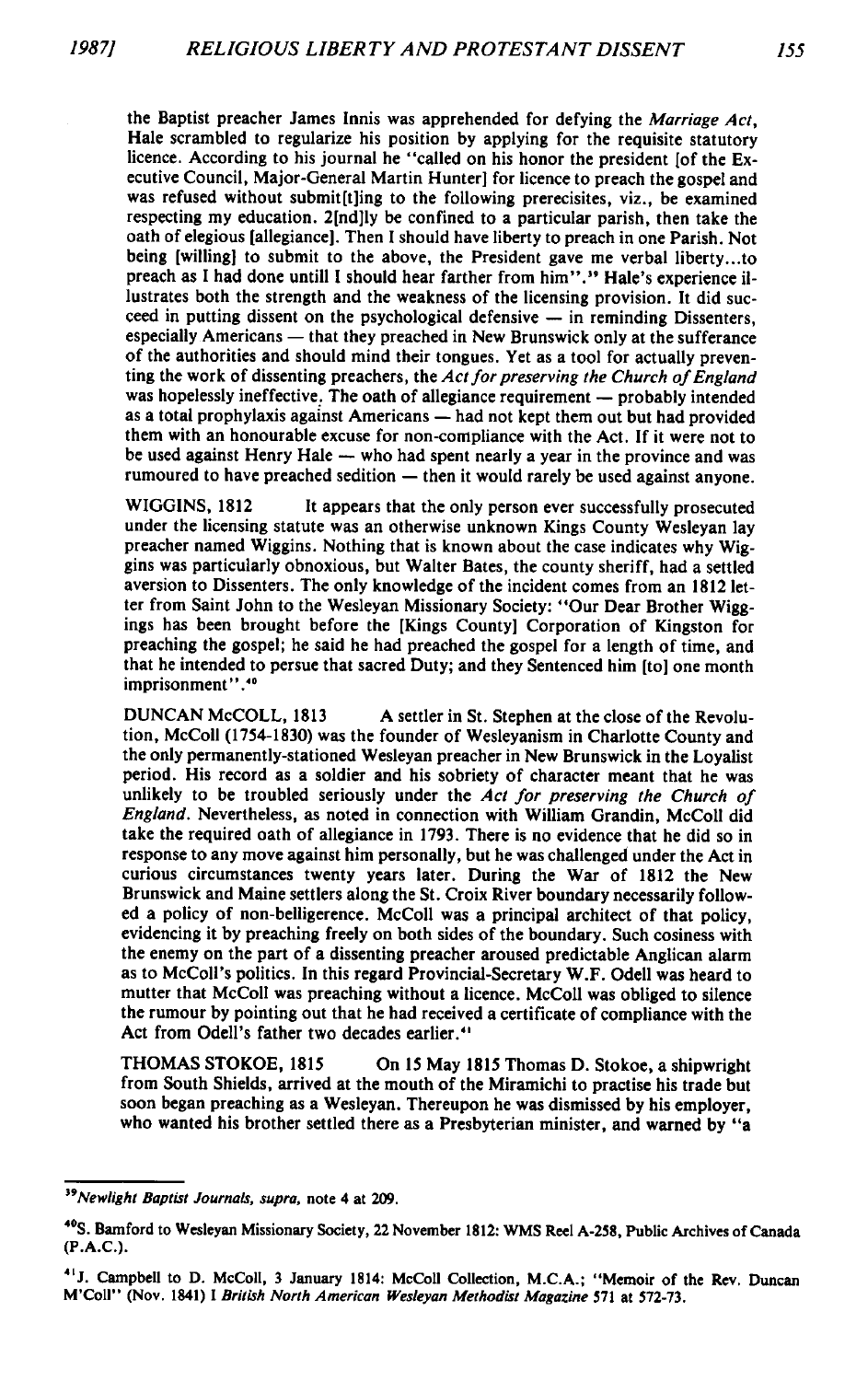Magistrate that he must not preach without a Licence from the Governor". Stokoe is otherwise unknown.<sup>42</sup>

Despite the apparent ineptness of its draughting, the equivocal character of the *Act for preserving the Church of England* was no accident. So many of New Brunswick's initial statutes were adapted from those of Nova Scotia that failure to replicate the resounding language of that colony's 1758 establishment law must have been deliberate. The Act's calculated ambiguity resulted from an attempt to give the governing elite some sort of nominal establishment without at the same time offending the considerable contingent of Presbyterians in the House of Assembly and the province at large. Both the oath of allegiance requirement (which applied equally to all denominations) and the licensing for itineracy provision could be explained away as aimed mainly at Americans. Although the House did force an amendment to the Council's bill, the measure passed both chambers without division.<sup>43</sup> Moreover, despite the fact that the Act would be invoked in a dozen neighbourhoods between 1791 and 1815 to embarrass the activities of dissenting preachers, there is no evidence that the law itself ever became politically controversial.44 It survived to pass quietly away at the middle of the 19th century as part of the general constitutional housecleaning associated with the coming of Responsible Government.45 Noting the equivocal character of the Act for preserving the Church of England, Bishop Charles Inglis observed that the real measure of Anglican establishment would be determined by the religious legislation adopted subsidiary to the 1786 statute. He had particularly in mind the content of New Brunswick's much-discussed marriage legislation.<sup>46</sup> In this Inglis proved a shrewd prophet. The potential for religious

46C. Inglis to T. Carleton, 24 October 1789: Lawrence Collection (Chipman Papers) MG23 D1 vol.7, P.A.C.

<sup>42</sup>W. Bennett to Wesleyan Missionary Society, 2 April 1816: WMS Reel A-258, P.A.C.

<sup>43</sup>*Supra,* note 11. The inference that the Act's equivocal character was due to the fact that a more decisive attempt at statutory establishment would have run into political trouble is strengthened by Inglis' unsuccessful attempt to gain statutory incorporation of New Brunswick vestries in 1788. Though he " pleaded strongly for such a law" the "friends of the Church were doubtful about it, apprehending the Dissenters would oppose it": C. Inglis to Canterbury, 4 Dec. 1789: Inglis Papers, Public Archives of Nova Scotia.

<sup>&</sup>lt;sup>44</sup>For two not unfavourable Baptist assessments of the *Act for preserving the Church of England*, see D. Benedict, *General History of the Baptist Denomination*, vol. I (Boston, 1813) at 308; D. Dunbar, *Concise View o f the Origin and Principles o f the Several Religious Denominations Existing at Present in the Province o f New Brunswick* (Eastport, ME, 1819) at 4,45. While there is no evidence that Dissenters ever considered the Act to be a political grievance in the sense that the *Marriage Act* became, there were at least two occasions in which James Glenie introduced parallel measures for preserving the Church of Scotland. One such bill passed the House of Assembly but was lost in the Council: *Journal...of the House of Assembly... [for] 1802* at 682; *Journal...of the* House of Assembly...*[for] 1803* at 10. It is also worth noting that in 1802 Major Daniel Murray, one of the members for York County, attempted to tighten the anti-American, anti-itinerant provisions of the Act. When his bill was lost without recorded vote, the frustrated Murray immediately introduced a bill to repeal the *Act for preserving the Church of England* altogether. It was not carried beyond first reading: *Journal of the House of Assembly...[for] 1802* at 674.

<sup>&</sup>lt;sup>45</sup>The title of the *Act for preserving the Church of England* disappeared when a comprehensive consolidation of provincial statutes reduced it to merely *Of the Church of England* R.S.N.B. 1854 c.107. It was at this point, as well, that the oath of allegiance requirement and all mention of religious dissent were silently dropped. The Assembly affirmed the wider significance of the statutory change in a resolution stating that continuing legislative recognition of the Church of England was not intended to import any special status. Some legal vestiges of the church-state tie did, however, continue until 1869, when the Church of England in New Brunswick was at last freed from the necessity of having the lieutenant-governor's consent to appointment of rectors: *An Act relating to Presentations to Rectories* S.N.B. 1869, c.6. For a learned and useful discussion of the background of this enactment see *Doe dem. St. George's Church* v. *Cougle & Mayes* (1870), 12 N.B.R. 96.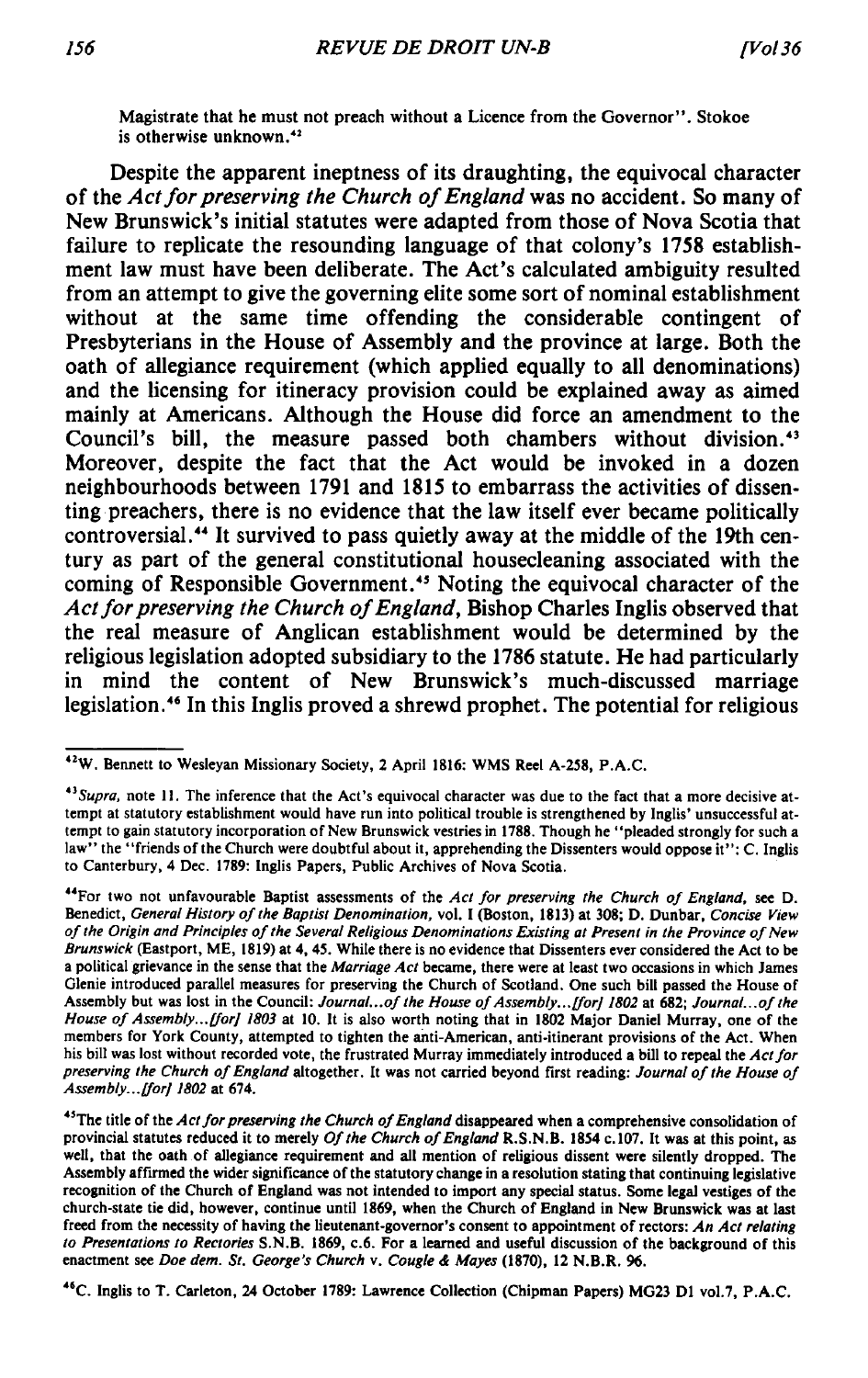## **Ill**

For five years after the creation of the province, New Brunswick had no legislation regarding solemnization and dissolution of marriage. Couples were free to marry in any manner they saw fit, often in a ceremony conducted by a magistrate rather than a clergyman.<sup>47</sup> The want of legislation on marriage was no oversight but a reflection of discord over the scope of such a measure. At the 1786 legislative session Attorney-General Jonathan Bliss sponsored an " Act for regulating Marriage and Divorce and for prohibiting and punishing Polygamy, Incest and Adultery".<sup>44</sup> Already displaying the independence of spirit that would marginalize him within the governing elite, Bliss proposed what would come to seem a remarkably liberal measure. The bill would have given the privilege of solemnizing marriage to all justices of the peace and to every "Person in Holy Orders" — here it notably refrained from adding "of the Church of England". As well, it expressly permitted blacks, mulattos and Quakers to intermarry after their own fashion. This measure, withholding any pre-eminence from the clergy of the Church of England, reflects the sentiment of the House of Assembly at least as accurately as the same sessions's *Act for preserving the Church of England*; its breadth is also attributable to the fact that in 1786 there were only seven Anglican clergy exercising their vocation in the province. When Bliss' marriage bill was sent up to the Council for concurrence it was amended in a way the House would not accept. Thus New Brunswick's first legislative session ended without producing a marriage law.

At the 1787 session Bliss reintroduced his marriage bill. It passed both chambers, but only because the House agreed to the Council's imposition of a suspending clause, so that the Act would not become law unless approved by

4\*RS24 S1-B6.1 *(sic):* P.A.N.B.

<sup>47</sup>Concerning New Brunswick marriage practices in the years before statutory regulation, Lieutenant-Governor Carleton commented:

Nova Scotia having been chiefly set[t]led from New England they have followed their practice of performing Marriages by Justices of the Peace, who take different modes of celebration, some using the form of the Church of England, and others only pronouncing the parties joined in lawful Wedlock on their mutual declaration of consent. As this Province was formerly part of Nova-Scotia the same usages prevail here, and, from the want of Clergymen amongst us, the Justices cannot always avoid this which the common People consider as a part of their duty: T. Carleton to Lord Sydney, 31 July 1789: F67, N.B.M.

Of New Brunswick marriage practices without either clergyman or magistrate note Williamson to Williamson, June 1791 ("if they get a prayerbook they read the form and join hands and so the job is finished"), Williamson CB Doc, N.B.M., and the Joseph Gubbins journal for 20 July 1811 (" the mutual consent of the parties is often the only contract" ), H. Temperley, ed., *Gubbins' New Brunswick Journals* (Fredericton: Kings Landing Corp., 1980) at 23.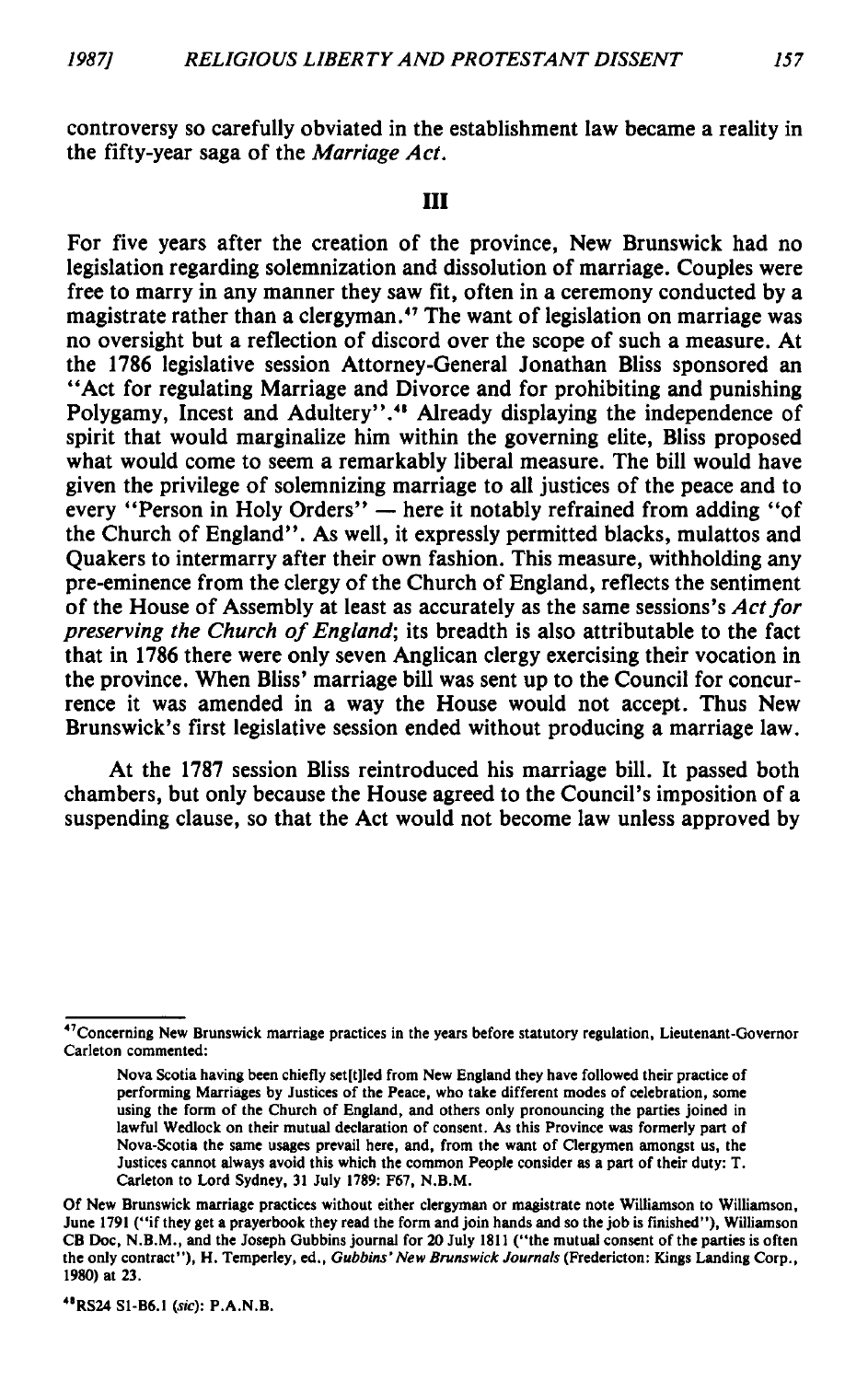the King in Council.49 Thereupon the measure was subjected to the illdisguised hostility of Lieutenant-Governor Carleton, the quibbling of the Bishop of London and the Attorney-General of Nova Scotia and, most telling of all, the lengthy and ponderous observations of the newly-appointed Bishop Charles Inglis. It was Inglis who pointed out that Bliss' bill failed to accord any pre-eminence to the supposedly " established" Church of England, that it allowed "trading" magistrates to marry even where Anglican clergymen were resident, and that the "Holy Orders" reference was vague enough to accommodate even Newlights. " New and Whimsical Sects" , he lectured Carleton, " are daily springing up; and the Preachers, or as they call themselves, the *ministers* of those sects, will take advantage of the Law where it is obscure or dubious & undertake to Solemnize marriages, to the great injury of Society" .50 In the face of such comprehensive criticism the 1787 enactment was doomed. After much delay a radically different *Act for regulating Marriage and Divorce, and for preventing and punishing Incest, Adultery, and Fornication* was placed before the 1791 legislative session.<sup>51</sup>

The 1791 marriage law, as enacted, signalled unequivocally that solemnization of marriage was to be the prerogative of clergy of the Church of England. There were only two categories of exception. In parishes without a resident Anglican clergyman, marriage could be solemnized by a justice of the quorum, of which there were perhaps forty in the province; and, where *both* parties to the marriage were Quakers or within the communion of the Kirk of Scotland or Church of Rome, marriage might take place according to denominational usage. Thus, the *Marriage Act* gave a virtual monopoly on marrying to Anglican clergy in parishes where they were resident. No Methodist, Congregationalist, Baptist or Newlight preacher would be able to marry his adherents except in the unlikely event that he were also a justice of the quorum. The renewed assertiveness of the friends of Anglican establishment in the wake of Bishop Inglis' appointment and the hostility of the British government to the Attorney-General's liberal marriage law virtually assured the 1791 measure of success. As significant, however, as the fact that the bill passed was the considerable open opposition it provoked in the House of

50C. Inglis, " Observations on a Bill for regulating marriages in the Province of New Brunswick" , 20 October 1789, in C. Inglis to T. Carleton, 24 October 1789: Lawrence Collection (Chipman Papers) MG23 Dl vol.7, P.A.C.

51S.N.B. 1791, c.5. The proposer of the measure is unknown.

<sup>49</sup>Lieutenant-Governor Carleton explained the vicissitudes of the marriage bill at the sessions of 1786 and 1787 in terms slightly different from those disclosed in the journals of the House and the Council:

The Bill passed the Assembly during their first Session. It then contained many more objectionable articles, and was rejected by the Council sitting in their legislative capacity. The following year it was again brought forward by the Attorney General, who patronized it, and, being at length amended by the omission of its most obnoxious parts, was, by a kind of compromise, tendered for my consent under a restraining Clause: T. Carleton to Lord Sydney, 31 July 1789: F67, N.B.M.

The versions of the bill which survive give no clear indication of the nature of the "objectionable articles" and "obnoxious parts" that were pruned away. The copy of the 1787 bill actually used in the House of Assembly's proceedings (with the characteristic annotations on the dorse) is that in Lawrence Collection (Chipman Papers) MG23, D1, vol. 7, P.A.C. A contemporary copy of the bill as approved is in RS24, S2-B5, P.A.N.B. The suspending clause is explicable solely in terms of the Act's divorce provisions, which were directly contrary to Thomas Carleton's official Instructions: see (1905) 6 *Coll. N.B. His. Soc.* 404 at 434. It is, however, realistic to suppose that the Council hoped that the English authorities would express such distaste for so liberal a law that it would never be heard from again. In great measure this is what occurred.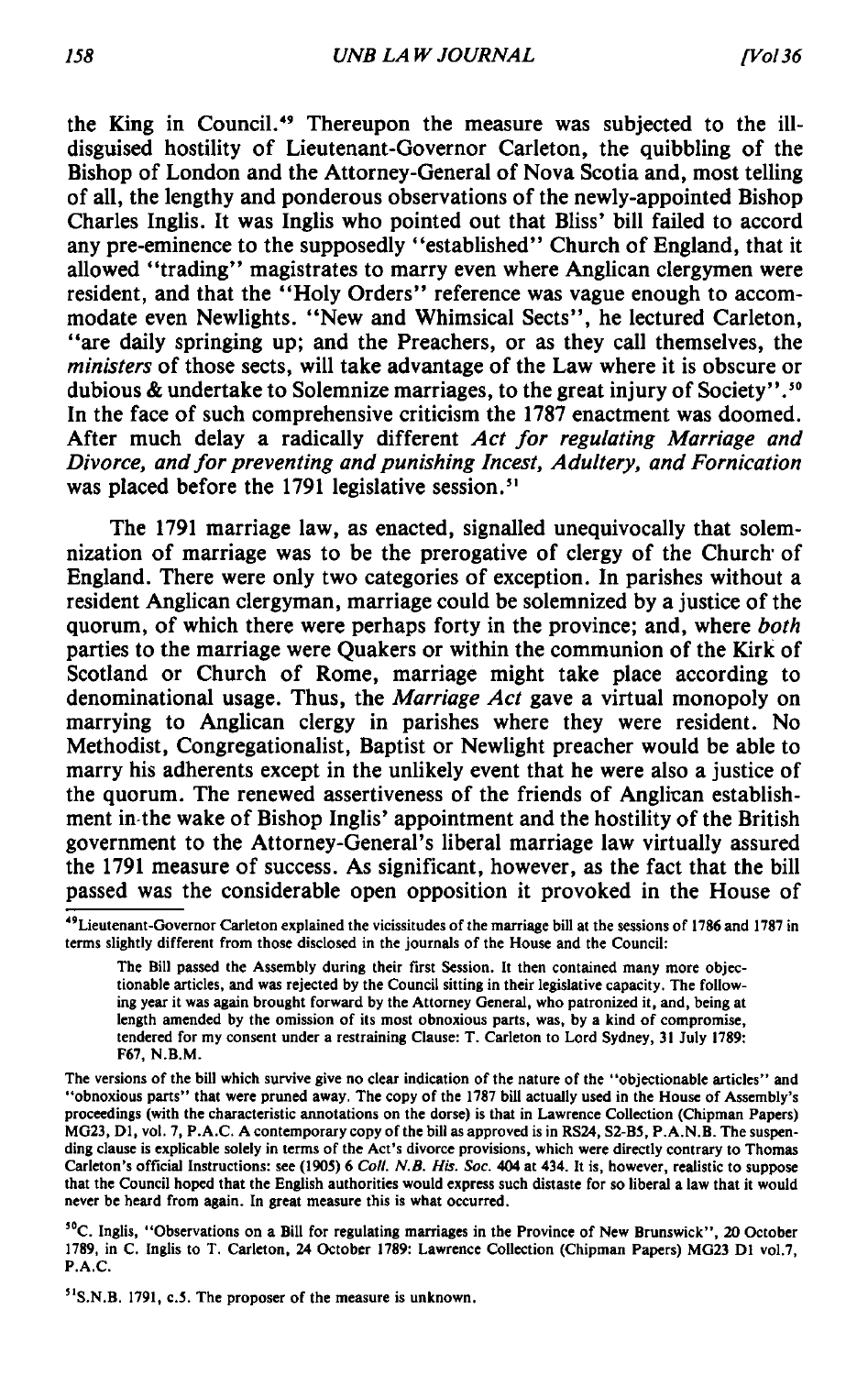Assembly. Four Presbyterian legislators were so bold as to vote to allow Presbyterian clergy to marry on the same basis as Anglicans; six Assemblymen (five Presbyterians and a Methodist) were prepared to vote to allow ministers of all denominations to solemnize marriage; and the Act itself passed the House by an unemphatic ten votes to seven.<sup>52</sup>

Passage of the 1791 *Marriage Act* was followed immediately by a campaign for alteration. The first group to petition the Assembly for liberalization was the Congregationalist society of Sunbury County, the oldest congregation of Dissenters in the province.<sup>53</sup> Their 1792 petition prompted James Glenie to bring forward an amending bill, which died in committee. In 1794 and 1795 three Wesleyan petitions against the *Marriage Act* were submitted to the House, in response to which William Black (father of the Wesleyan preacher) sponsored two amending bills. Both were defeated, but the second by only fourteen votes (mostly Anglicans) to eleven (mostly Presbyterians).<sup>54</sup> In 1802 the province's recently-organized Baptist churches took their turn in petitioning for inclusion under the Act. The resulting bill, which would have permitted licensed ministers of both the Wesleyan and the Baptist sects to solemnize marriage, actually passed the House but received an immediate hoist in the Council.<sup>55</sup> Again in 1803 a measure to liberalize the law — this time for the benefit of the Wesleyans only — passed the House only to be thrown out in the Council.56 Thus, in the twelve years following adoption of the *Marriage Act* a total of eight petitions and five bills came before the Assembly on behalf of the three principal religious groups excluded from its coverage. This agitation coincided with a decade of intense political struggle between the forces led by James Glenie and Thomas Carleton. There is not an exact correlation between the strength of the rival alignments in the House of Assembly and supporters and opponents of the *Marriage Act*, yet Glenie's conspicuous role in the Dissenters' campaign ensured that the marriage agitation would to some extent be viewed as part of the general political manoeuvering of the day.<sup>57</sup> It may not, therefore, be entirely by chance that the end of the Glenie-Carleton confrontation in 1803 coincided with the close of the first phase of agitation against the marriage law. For nearly a decade the issue lay politically dormant until it was brought to a focus by the calculated defiance of a Baptist preacher.

Demeaning though the *Marriage Act* was for Dissenters, there are only three occasions on which preachers are known to have solemnized marriage in

<sup>&</sup>lt;sup>52</sup> Journal... of the House of Assembly... [for] 1791 at 199, 201-03.

<sup>53</sup>RS24 S6-P14, P.A.N.B.

<sup>&</sup>lt;sup>54</sup>RS24 S8-P3; S9-P6, P7: P.A.N.B.; *Journal of...the House of Assembly...[for] 1794]* at 421.

<sup>&</sup>lt;sup>55</sup>RS24 S15-P7, P8, P11, and probably P6: P.A.N.B.; *Journal of...the House of Assembly... [for] 1802* at 684. Journal of the Legislative Council [for 1802] at 272. Sponsorship of the bill is uncertain.

<sup>&</sup>lt;sup>56</sup> Journal of...the House of Assembly... [for] 1803 at 28; Journal of the Legislative Council [for 1803] at 291. Sponsorship of the bill is uncertain.

<sup>&</sup>lt;sup>57</sup>For a summary see A.G. Condon, *Envy of the American States: The Loyalist Dream for New Brunswick* (Fredericton: New Ireland Press, 1984) at 158-72.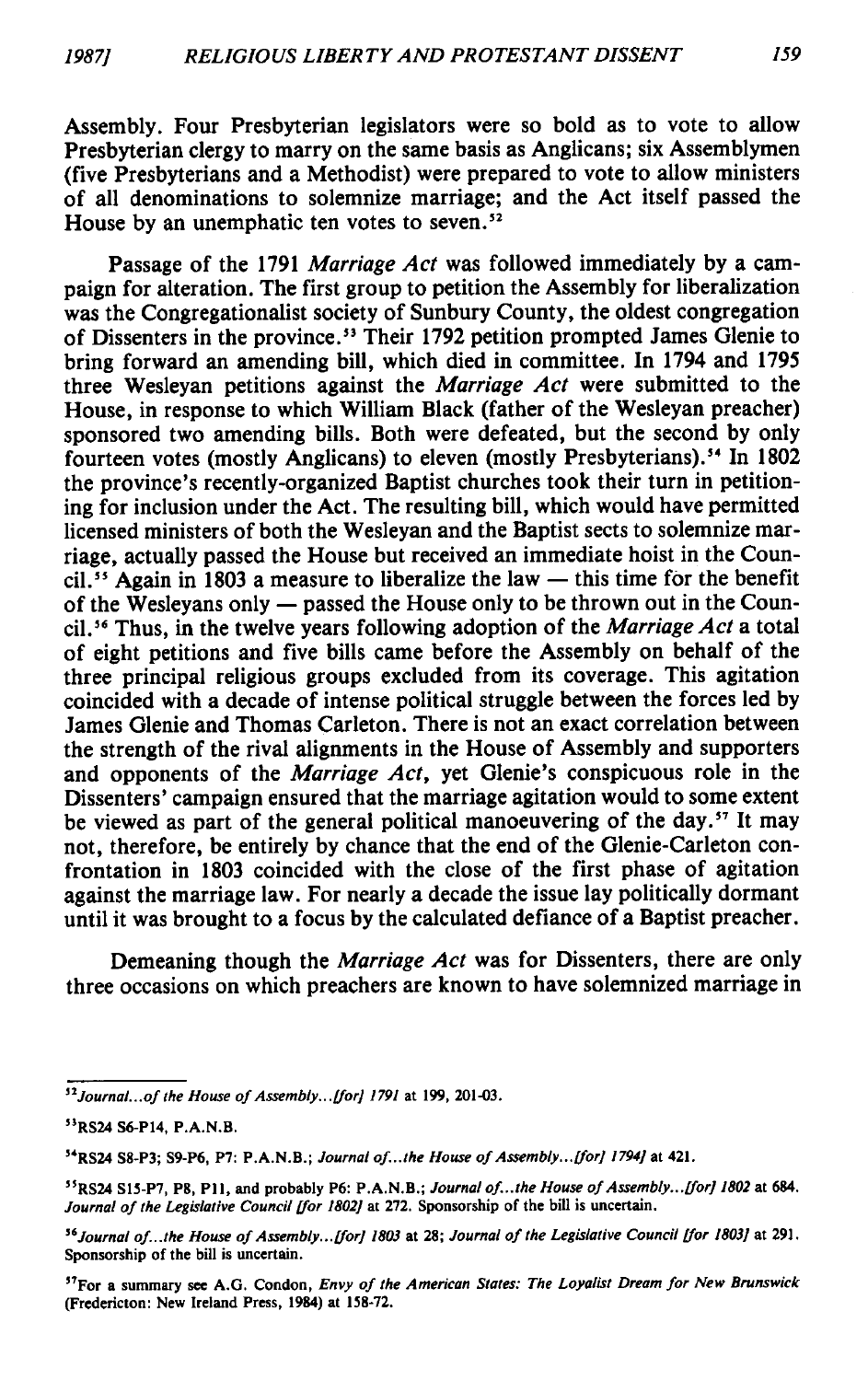defiance of it.<sup>58</sup> Curiously, all involved Baptist ministers resident in the parish of Norton (Kings County) between 1809 and 1811. No doubt there were other such occasions but either they did not come to notoriety or the authorities preferred to look the other way. With the rapid gains of the Wesleyans in the 1790s and the Baptists in the first decade of the 19th century, the perceptible loss of momentum of the Church of England and the collapse of unified leadership within the ruling elite, New Brunswick's appointed rulers knew better than to provoke a confrontation with religious dissent. These prudential considerations help account for the regime's equivocal conduct towards the Baptist preacher James Innis when it became known that on 17 September 1809 he had illegally married a St. Martin's couple. A 65-year-old veteran of the Revolutionary war, Innis was probably the oldest active Baptist preacher in British North America. Never more than a marginal figure within the diffuse Maritime Baptist movement, he was without a significant following. Moreover, Innis' offence was of the most pardonable type, as the parish of St. Martins had neither a resident Anglican clergyman nor a justice of the quorum; a couple seeking regular marriage would have to journey to the rector of Saint John. All of these factors must have persuaded Attorney-General Thomas Wetmore to proceed against Innis with caution. Innis was not arrested until the summer of 1810 and, when the time for trial arrived, the Crown refused to bring on his case. Wetmore's concern was evidently to intimidate Innis rather than make a martyr of him. There matters likely would have rested had Innis not been so foolish as to marry a second couple. This prompted the Attorney-General to renew prosecution, and on 11 October 1811 Innis was fined and sentenced to a year in gaol.<sup>59</sup> On the following day Wetmore laid what appears to have been a similar information for unlawful marrying against Gilbert Harris, like Innis an ordained Kings County Baptist on the Newlight fringe of the movement. Harris took flight and his case was never proceeded with. $60$ 

Perhaps the most interesting aspect of the Innis case is the defence the preacher tried to persuade his lawyer to assert. It was grounded on the terms of Governor Charles Lawrence's 1759 proclamation to intending settlers of Nova Scotia promising "free liberty of conscience...Papists excepted" and on the *Coronation Oath Act* whereby sovereigns were made to promise to uphold the Protestant religion.<sup>61</sup> The argument based on Lawrence's proclamation resurfaced in the petition for alteration of the *Marriage Act* presented to the House of Assembly early in 1812, while Innis was still in gaol.<sup>62</sup> It is also notable that in 1819 Edward Manning, Nova Scotia's leading Baptist, sent Stephen

<sup>62</sup>RS24 S21-P3, P.A.N.B.

<sup>&</sup>lt;sup>58</sup>There were, of course, other actual or threatened prosecutions for solemnizing marriage in contravention of the *Marriage Act,* but not in the context of an act of dissent. For example, on the same day that James Innis was sentenced for unlawful marrying, Elias Scovil, the rector of Kingston, was fined £20 for solemnizing marriage without either publishing banns or licence from the governor. Note also the text accompanying note 7.

<sup>&</sup>lt;sup>59</sup>The Innis prosecution is discussed more fully in *Newlight Baptist Journals, supra*, note 4 at 210-11, 240-41, 279-80.

<sup>&</sup>lt;sup>60</sup>Ibid. at 150, 374. Curiously, Harris had complied with the oath of allegiance requirement shortly after his ordination.

<sup>&</sup>lt;sup>61</sup> Lawrence's proclamation is partially reprinted in *Church and State in Canada, supra*, note 5 at 34; *Act for establishing the coronation oath [Coronation Oath Act*] (U.K.) 1 W. & M. c.6 [1688].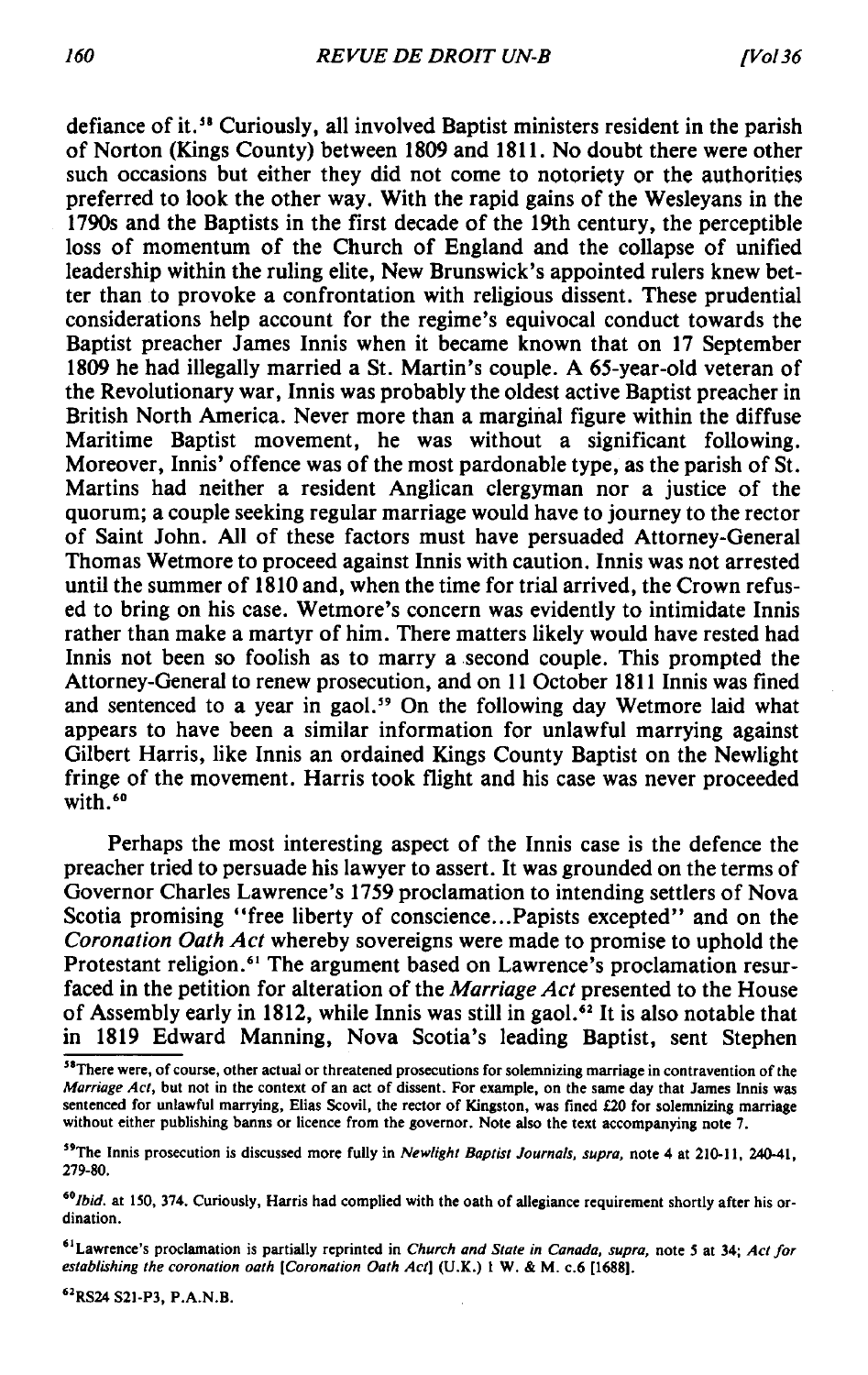Humbert, New Brunswick's leading Wesleyan and a member of the House of Assembly for Saint John, his own tattered copy of the rare document so that New Brunswick's Dissenters could frame their case more knowledgeably.63 The emergence of this "proclamation" argument in the wake of Innis' prosecution indicates that Dissenters — Wesleyans as well as Baptists — had ceased to view their efforts merely as directed against a particular law and had come to invest their grievance with a mythic dimension. Neither Innis, nor Humbert, nor the petitioners of 1812 (all Loyalists) could honestly have claimed that they had settled what became New Brunswick on the strength — or even with knowledge — of the Lawrence proclamation; but the unifying force of a myth depends on belief rather than fact. The martyrdom of the otherwise unattractive James Innis gave New Brunswick Dissenters the means of constructing a myth of oppression.

Fortunately for the religious tranquility of the province and in conspicuous contrast to the case of Upper Canada, this is not, in the main, what occurred. Continuing agitation for liberalization of the *Marriage Act* was subsumed in the larger political cleavage emerging between the elected House of Assembly and the appointed Council. In 1812, with Innis still serving his sentence, the House voted by the emphatic margin of sixteen to five to expand the scope of the marriage law. For a third time the Council rejected the proposal.64 The ritual was acted out a fourth time in 1821.65 By the end of the 1820s the House had so often passed, and the Council as often rejected, proposals for reform that the House was moved to petition London for imperial intervention. This manoeuvre, coinciding with a similar appeal and for a similar reason from Upper Canada, was successful, as the British sought ways to make colonial councils seem less obnoxious. At the legislative session of 1834 a bill finally passed to extend the privilege of solemnizing marriage to the " Teachers or Ministers of any denomination of Christians in this Province" .66 This legislation did not, however, actually repeal the *Marriage Act* and thereby put all denominations on a equal footing. Churchmen, Kirkmen, Papists and Quakers continued to solemnize marriage under the 1791 law. Clergy of all other Christian groups who sought the benefit of the liberalization of 1834 had to petition individually for the privilege of marrying. Like the residual Church control over King's College, this last statutory reminder that Dissenters were a fraction less equal than Churchmen provided one more rallying cry for Reformers as they pushed in the 1840s to bring about the fullness of Responsible Government.<sup>67</sup> In 1848 and 1849 ministers of the six largest Dissenting

<sup>&</sup>lt;sup>63</sup>E. Manning to S. Humbert, 4 November 1819: Manning Papers, Atlantic Baptist Historical Collection, Acadia University.

<sup>&</sup>lt;sup>64</sup> Journal of...the House of Assembly... [for] 1812 at 12; Journal of the Legislative Council [for 1812] at 379.

<sup>&</sup>lt;sup>65</sup>RS24 S29-B22, P.A.N.B. The best account of the final stages of the *Marriage Act* agitation is still J. Hannay, *History of New Brunswick*, vol. 1 (Saint John, 1909) at 440-43.

<sup>&</sup>lt;sup>66</sup>Act to extend the privilege of solemnizing Marriage to all Ministers or Teachers of the several religious con*gregations in this Province,* S.N.B. 1834, c.46.

<sup>67</sup>See G.E. Fenety, *Political Notes and Observations,* vol. I (Fredericton, 1867) at 68; T.W. Acheson, *Saint John:* The Making of a Colonial Urban Community (Toronto: University of Toronto Press, 1985) at 130.